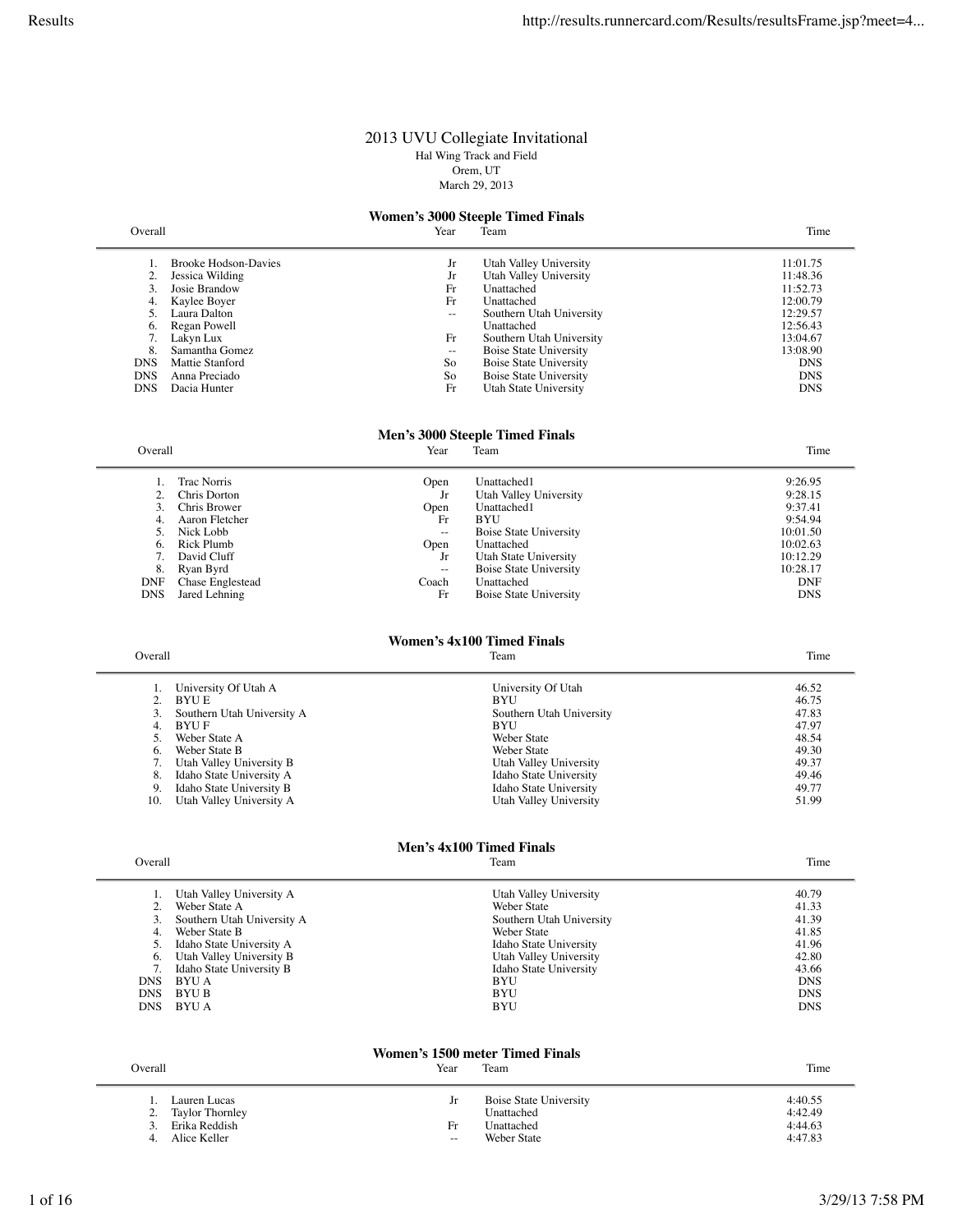| 5.         | Angela Blackham             | <b>Sr</b>                | Utah Valley University        | 4:51.20    |
|------------|-----------------------------|--------------------------|-------------------------------|------------|
| 6.         | Clarissa Bons               | Fr                       | Unattached                    | 4:51.41    |
| 7.         | Carrie Jube                 | Fr                       | Unattached                    | 4:51.50    |
| 8.         | Marissa Opatz               | So                       | Boise State University        | 4:55.15    |
| 9.         | Harley Murray               | Fr                       | Utah Valley University        | 4:55.72    |
| 10.        | Alexis Skarda               | Jr                       | Colorado Mesa University      | 4:56.58    |
| 11.        | Amanda Ward                 | So                       | Weber State                   | 4:56.89    |
| 12.        | <b>Bridget Hazel</b>        | Fr                       | Utah Valley University        | 5:00.10    |
| 13.        | Kendahl Melvin              | So                       | University Of Utah            | 5:01.12    |
| 14.        | Mikesell Clegg              | Fr                       | Utah Valley University        | 5:01.21    |
| 15.        | Shannon Emery               | Fr                       | Colorado Mesa University      | 5:02.03    |
| 16.        | Shelby McIntyre             | $\overline{\phantom{m}}$ | Boise State University        | 5:03.78    |
| 17.        | Ally Deeter                 | Jr                       | Utah Valley University        | 5:03.91    |
| 18.        | Megan Combe                 | Sr                       | University Of Utah            | 5:05.02    |
| 19.        | Jenna Carlson               | $\overline{\phantom{m}}$ | Boise State University        | 5:06.96    |
| 20.        | Danielle Zehrung            | Jr                       | <b>Boise State University</b> | 5:08.00    |
| 21.        | Chelsea Lyons               | Fr                       | Colorado Mesa University      | 5:10.87    |
| 22.        | McKenzie Snyder             | Fr                       | Unattached1                   | 5:12.47    |
| 23.        | Hayley Gregoire             | So                       | Boise State University        | 5:12.59    |
| 24.        | Jana Peale                  | So                       | Westminster College           | 5:36.39    |
| 25.        | Rebbeca Goldstein           | Fr                       | Westminster College           | 5:44.26    |
| 26.        | Katrina England             | So                       | Westminster College           | 5:52.03    |
| <b>DNS</b> | Dacia Hunter                | Fr                       | Utah State University         | <b>DNS</b> |
| <b>DNS</b> | Shaelee Sweatfield          | Fr                       | Utah Valley University        | <b>DNS</b> |
| <b>DNS</b> | Celeste Gutzman             | Fr                       | Utah Valley University        | <b>DNS</b> |
| <b>DNS</b> | Cara Strodel                | So                       | Boise State University        | <b>DNS</b> |
| <b>DNS</b> | Julianna Mock               | $-\,-$                   | Boise State University        | <b>DNS</b> |
| <b>DNS</b> | Shannon Susbauer            | $\qquad \qquad -$        | Boise State University        | <b>DNS</b> |
| <b>DNS</b> | <b>Brooke Hodson-Davies</b> | Jr                       | Utah Valley University        | <b>DNS</b> |

# **Men's 1500 meter Timed Finals**<br>Year Team

Overall Year Team Time

| ī.         | Wyatt Diderickson        | Fr                | <b>Boise State University</b> | 3:59.23    |
|------------|--------------------------|-------------------|-------------------------------|------------|
| 2.         | Kyle Merritt             | Fr                | <b>Boise State University</b> | 4:00.05    |
| 3.         | Colby Wilson             | Fr                | Unattached                    | 4:00.43    |
| 4.         | <b>Brandon Edmondson</b> | Fr                | Utah Valley University        | 4:00.67    |
| 5.         | Shane Niksic             | So                | Colorado Mesa University      | 4:03.40    |
| 6.         | <b>Easton Huch</b>       | Fr                | Unattached                    | 4:03.91    |
| 7.         | John Coyle               | Sr                | Weber State                   | 4:05.77    |
| 8.         | <b>Brett Lechtenberg</b> | Jr                | Weber State                   | 4:06.07    |
| 9.         | Thomas Worob             | So                | Weber State                   | 4:06.71    |
| 10.        | Macy Butterfield         | Jr                | Utah Valley University        | 4:07.33    |
| 11.        | Tyler Robinson           | So                | Weber State                   | 4:07.60    |
| 12.        | Joe McFadden             | Fr                | <b>Boise State University</b> | 4:08.24    |
| 13.        | Karl Wilcock             | $\qquad \qquad -$ | BYU                           | 4:08.27    |
| 14.        | Ray Miller               | Jr                | Idaho State University        | 4:10.59    |
| 15.        | Trevor Fuhriman          | Fr                | Unattached                    | 4:16.45    |
| 16.        | Jason Hodson             | Fr                | Utah Valley University        | 4:18.75    |
| 17.        | <b>Ben Hunter</b>        | Fr                | Colorado Mesa University      | 4:19.71    |
| 18.        | Ben Miller               | Fr                | Utah Valley University        | 4:25.20    |
| 19.        | Kevin Chamberlain        | Fr                | Utah Valley University        | 4:26.68    |
| 20.        | Peter Chew               | Sr                | Westminster College           | 4:31.01    |
| 21.        | Sam Kohll                | Fr                | Westminster College           | 4:31.93    |
| 22.        | <b>Brendan Cassidy</b>   | Fr                | Westminster College           | 4:50.81    |
| 23.        | Karsten Gillwald         | Fr                | Westminster College           | 5:04.68    |
| <b>DNS</b> | <b>Austin Costley</b>    | Fr                | Unattached                    | <b>DNS</b> |
| <b>DNS</b> | Jonas Kempf              | Fr                | Westminster College           | <b>DNS</b> |
| <b>DNS</b> | Chris Claflin            | Jr                | Utah Valley University        | <b>DNS</b> |
| <b>DNS</b> | Kurt Ward                | Sr                | Weber State                   | <b>DNS</b> |
|            |                          |                   |                               |            |

### **Women's 100 Meter Hurdles Timed Finals** Overall Year Team Time Wind

|     | Megan Burr            | Sr   | Utah Valley University        | 14.05 | $+2.7$ |
|-----|-----------------------|------|-------------------------------|-------|--------|
|     | <b>Taylor Stapley</b> | Sr   | <b>BYU</b>                    | 14.27 | $+2.7$ |
|     | Tajanee Simmons       | Sr   | <b>Boise State University</b> | 14.63 | $+2.7$ |
|     | Anderson Shelton      | Fr   | BYU                           | 14.65 | $+2.3$ |
|     | Hayli Worthington     | So   | Idaho State University        | 14.70 | $+2.3$ |
| 6.  | <b>Krissy Knowles</b> | Sr   | Utah Valley University        | 14.74 | $+2.3$ |
|     | Jessica Lingwall      | Open | Unattached1                   | 14.78 | $+2.7$ |
| 8.  | Ali Shields           | Jr   | Utah Valley University        | 14.85 | $+2.2$ |
| 9.  | Lexie Esplin          | So   | Utah Valley University        | 14.90 | $+2.3$ |
| 10. | Angela Kaplar         | Sr   | University Of Utah            | 14.94 | $+2.7$ |
| 11. | Angela Shields        | So   | BYU                           | 15.00 | $+2.2$ |
| 12. | Regina Okoye          | Fr   | Weber State                   | 15.04 | $+2.7$ |
| 13. | Adelyn Jones          | Fr   | Weber State                   | 15.33 | $+2.7$ |
| 14. | Kate Holman           | Jr   | <b>Boise State University</b> | 15.34 | $+2.3$ |
| 15. | Sally Hansen          | Sr   | Utah Valley University        | 15.37 | $+2.2$ |
| 16. | Gately Garnett        | Fr   | Utah Valley University        | 15.40 | $+2.3$ |
| 17. | Shayla Neibauer       | So   | Idaho State University        | 15.49 | $+1.7$ |
| 18. | Suzie Vozarova        | So   | University Of Utah            | 15.65 | $+2.2$ |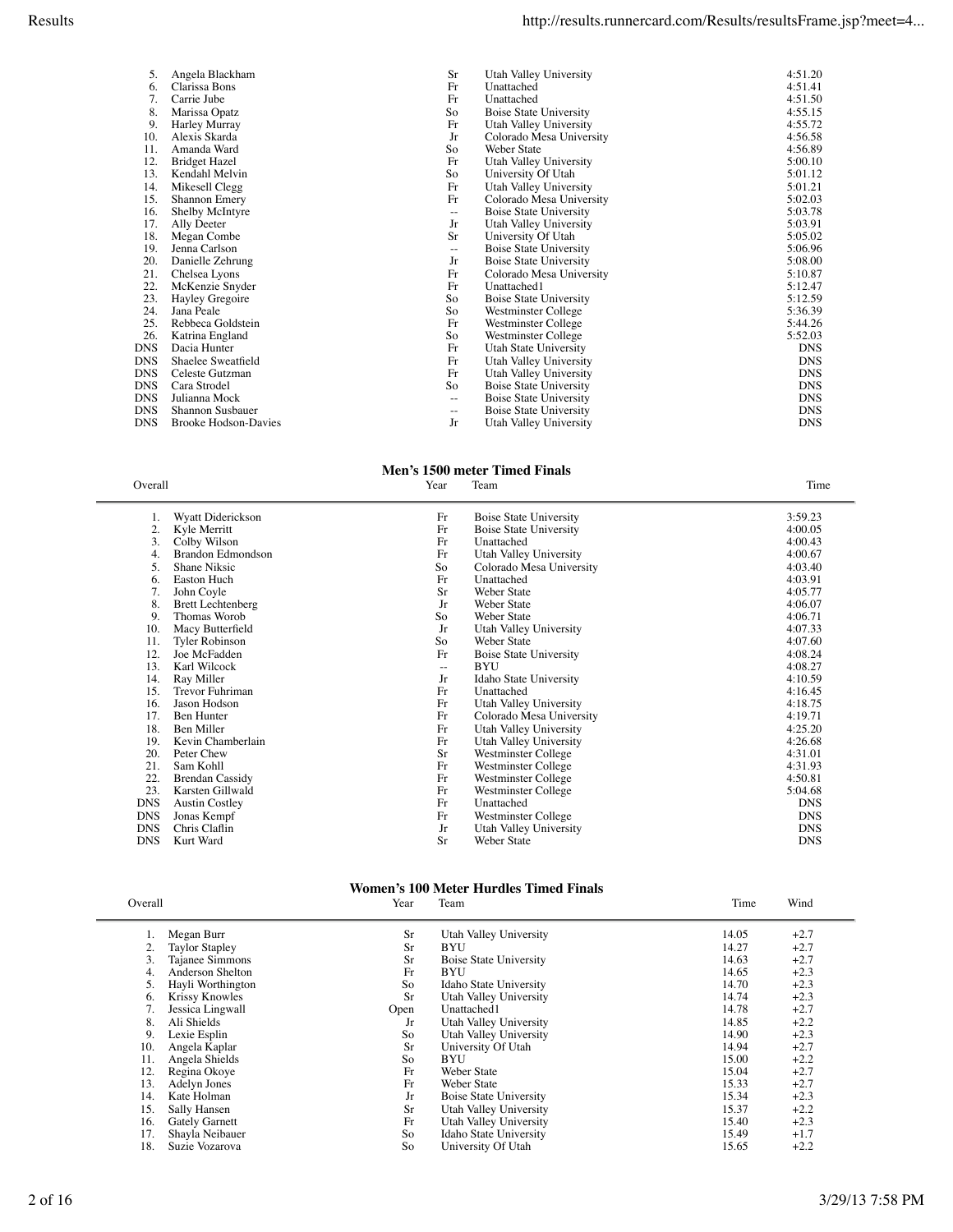| 19.  | Autumn Robertson  | Jr | Utah Valley University   | 15.66      | $+2.2$ |
|------|-------------------|----|--------------------------|------------|--------|
| 20.  | Danielle Rausch   | Fr | Idaho State University   | 15.71      | $+2.2$ |
| 21.  | Ashli Schulz      | Fr | Utah Valley University   | 15.74      | $+1.7$ |
| 22.  | Trish Adams       | Fr | Utah State University    | 15.75      | $+2.1$ |
| 23.  | Katy Hufford      | Fr | Weber State              | 15.92      | $+2.3$ |
| 24.  | Cheyenne Thatcher | Sr | Southern Utah University | 15.94      | $+1.7$ |
| 25.  | Jasmine Johnson   | Jr | Colorado Mesa University | 16.12      | $+1.7$ |
| 26.  | Paige Francks     | Fr | Utah Valley University   | 16.21      | $+1.7$ |
| 27.  | Shelby Erdahl     | Fr | Idaho State University   | 16.33      | $+2.2$ |
| 28.  | Julia Boswell     | So | Southern Utah University | 16.40      | $+1.7$ |
| 29.  | Mena Davidson     | Fr | Westminster College      | 17.19      | $+2.1$ |
| 30.  | Jill Rausch       | Fr | Idaho State University   | 17.41      | $+1.7$ |
| 31.  | Chelsea Alpern    | Fr | Colorado Mesa University | 18.12      | $+1.7$ |
| 32.  | Becca Aplington   | So | Idaho State University   | 18.20      | $+2.1$ |
| 33.  | Sydnee James      | Fr | Idaho State University   | 20.83      | $+2.1$ |
| DNS  | Mykah Heaton      | Fr | Utah Valley University   | <b>DNS</b> | $+2.3$ |
| DNS. | Addie Bedke       | Fr | Utah State University    | <b>DNS</b> | $+2.1$ |
| DNS  | Shaye Maurer      | Jr | Southern Utah University | <b>DNS</b> | $+2.7$ |
|      |                   |    |                          |            |        |

### **Men's 110 Meter Hurdles Timed Finals**

|                      | Year                                                                                                                                                                                                                                                                                                                                                | Team                                                 | Time                                                                                                                                                                                                                                                                                                                                                                                                                                                                                                             | Wind                                                                                                     |
|----------------------|-----------------------------------------------------------------------------------------------------------------------------------------------------------------------------------------------------------------------------------------------------------------------------------------------------------------------------------------------------|------------------------------------------------------|------------------------------------------------------------------------------------------------------------------------------------------------------------------------------------------------------------------------------------------------------------------------------------------------------------------------------------------------------------------------------------------------------------------------------------------------------------------------------------------------------------------|----------------------------------------------------------------------------------------------------------|
|                      |                                                                                                                                                                                                                                                                                                                                                     |                                                      |                                                                                                                                                                                                                                                                                                                                                                                                                                                                                                                  | $+2.7$                                                                                                   |
|                      |                                                                                                                                                                                                                                                                                                                                                     |                                                      |                                                                                                                                                                                                                                                                                                                                                                                                                                                                                                                  | $+2.3$                                                                                                   |
|                      |                                                                                                                                                                                                                                                                                                                                                     |                                                      |                                                                                                                                                                                                                                                                                                                                                                                                                                                                                                                  | $+2.7$                                                                                                   |
|                      |                                                                                                                                                                                                                                                                                                                                                     |                                                      |                                                                                                                                                                                                                                                                                                                                                                                                                                                                                                                  | $+2.7$                                                                                                   |
|                      |                                                                                                                                                                                                                                                                                                                                                     |                                                      |                                                                                                                                                                                                                                                                                                                                                                                                                                                                                                                  | $+2.7$                                                                                                   |
|                      |                                                                                                                                                                                                                                                                                                                                                     |                                                      |                                                                                                                                                                                                                                                                                                                                                                                                                                                                                                                  | $+2.7$                                                                                                   |
|                      |                                                                                                                                                                                                                                                                                                                                                     |                                                      |                                                                                                                                                                                                                                                                                                                                                                                                                                                                                                                  | $+1.9$                                                                                                   |
|                      |                                                                                                                                                                                                                                                                                                                                                     |                                                      |                                                                                                                                                                                                                                                                                                                                                                                                                                                                                                                  | $+1.9$                                                                                                   |
|                      |                                                                                                                                                                                                                                                                                                                                                     |                                                      |                                                                                                                                                                                                                                                                                                                                                                                                                                                                                                                  | $+2.3$                                                                                                   |
|                      |                                                                                                                                                                                                                                                                                                                                                     |                                                      |                                                                                                                                                                                                                                                                                                                                                                                                                                                                                                                  | $+2.7$                                                                                                   |
|                      |                                                                                                                                                                                                                                                                                                                                                     |                                                      |                                                                                                                                                                                                                                                                                                                                                                                                                                                                                                                  | $+2.3$                                                                                                   |
| Dustin Durfee        | Jr                                                                                                                                                                                                                                                                                                                                                  | <b>Weber State</b>                                   | 15.48                                                                                                                                                                                                                                                                                                                                                                                                                                                                                                            | $+1.9$                                                                                                   |
|                      | Fr                                                                                                                                                                                                                                                                                                                                                  |                                                      |                                                                                                                                                                                                                                                                                                                                                                                                                                                                                                                  | $+2.7$                                                                                                   |
|                      | Jr                                                                                                                                                                                                                                                                                                                                                  |                                                      | 15.60                                                                                                                                                                                                                                                                                                                                                                                                                                                                                                            | $+1.9$                                                                                                   |
|                      | Fr                                                                                                                                                                                                                                                                                                                                                  |                                                      | 15.63                                                                                                                                                                                                                                                                                                                                                                                                                                                                                                            | $+2.3$                                                                                                   |
|                      |                                                                                                                                                                                                                                                                                                                                                     | Unattached                                           | 15.91                                                                                                                                                                                                                                                                                                                                                                                                                                                                                                            | $+1.9$                                                                                                   |
|                      | Jr                                                                                                                                                                                                                                                                                                                                                  |                                                      | 16.08                                                                                                                                                                                                                                                                                                                                                                                                                                                                                                            | $+1.9$                                                                                                   |
|                      | Fr                                                                                                                                                                                                                                                                                                                                                  |                                                      | 16.19                                                                                                                                                                                                                                                                                                                                                                                                                                                                                                            | $+1.9$                                                                                                   |
| <b>Eric Durrant</b>  | Fr                                                                                                                                                                                                                                                                                                                                                  |                                                      | 16.20                                                                                                                                                                                                                                                                                                                                                                                                                                                                                                            | $+2.3$                                                                                                   |
| Garret Wood          | Jr                                                                                                                                                                                                                                                                                                                                                  |                                                      | 16.26                                                                                                                                                                                                                                                                                                                                                                                                                                                                                                            | $+2.3$                                                                                                   |
| Collin Girardi       | Fr                                                                                                                                                                                                                                                                                                                                                  | Colorado Mesa University                             | 16.58                                                                                                                                                                                                                                                                                                                                                                                                                                                                                                            | $+2.3$                                                                                                   |
|                      | Fr                                                                                                                                                                                                                                                                                                                                                  |                                                      | 16.70                                                                                                                                                                                                                                                                                                                                                                                                                                                                                                            | $+2.3$                                                                                                   |
| Alex Bernholtz       | Fr                                                                                                                                                                                                                                                                                                                                                  |                                                      | 16.95                                                                                                                                                                                                                                                                                                                                                                                                                                                                                                            | $+2.3$                                                                                                   |
| Chris Jackson        | Fr                                                                                                                                                                                                                                                                                                                                                  | Unattached                                           | 17.57                                                                                                                                                                                                                                                                                                                                                                                                                                                                                                            | $+1.9$                                                                                                   |
| Marcus Pratt         | So                                                                                                                                                                                                                                                                                                                                                  |                                                      | 18.02                                                                                                                                                                                                                                                                                                                                                                                                                                                                                                            | $+2.3$                                                                                                   |
| Chase Dalton         | Jr                                                                                                                                                                                                                                                                                                                                                  | BYU                                                  | <b>DNF</b>                                                                                                                                                                                                                                                                                                                                                                                                                                                                                                       | $+2.3$                                                                                                   |
| <b>Justin Malnes</b> | Jr                                                                                                                                                                                                                                                                                                                                                  | <b>Boise State University</b>                        | <b>DNS</b>                                                                                                                                                                                                                                                                                                                                                                                                                                                                                                       | $+2.7$                                                                                                   |
| Jacob Dudley         | So                                                                                                                                                                                                                                                                                                                                                  | Idaho State University                               | <b>DNS</b>                                                                                                                                                                                                                                                                                                                                                                                                                                                                                                       | $+2.3$                                                                                                   |
|                      | Overall<br>Kodai Kusano<br>Andrew Blaser<br>Jonathan McUne<br>Chandler Rieske<br>Bejon Bryant<br>Cole Eisenhour<br>Cade Owen<br>Michael McPherson<br>Joshua Weirich<br>Jacob Petrie<br><b>Austin Cramer</b><br>Jeremy Malnes<br>Harley Goedhart<br><b>Tyler Stephens</b><br>J.j. Morley<br>Stephen Wilson<br><b>Rex Stanley</b><br>Jacob Zarpentine | Sr<br>Jr<br>Open<br>Jr<br>Fr<br>Fr<br>So<br>Jr<br>Fr | Southern Utah University<br>Unattached<br><b>Weber State</b><br>Unattached1<br><b>BYU</b><br>Utah Valley University<br>Idaho State University<br>Utah Valley University<br><b>BYU</b><br><b>Weber State</b><br>Unattached<br><b>Boise State University</b><br>Idaho State University<br>Utah State University<br>Southern Utah University<br><b>Boise State University</b><br>Southern Utah University<br>Idaho State University<br>Idaho State University<br>Colorado Mesa University<br>Utah Valley University | 14.43<br>14.44<br>14.65<br>14.93<br>14.98<br>14.99<br>15.06<br>15.17<br>15.24<br>15.31<br>15.41<br>15.57 |

### **Women's 400 meter Timed Finals**

| Overall    |                     | Year              | Team                          | Time       |
|------------|---------------------|-------------------|-------------------------------|------------|
| 1.         | Jen Grossarth       |                   | Unattached                    | 54.68      |
| 2.         | Katherine Wishmeyer | Jr                | Weber State                   | 57.12      |
| 3.         | Allison Aafedt      | Fr                | University Of Utah            | 57.60      |
| 4.         | Amanda Alston       | Jr                | Weber State                   | 57.87      |
| 5.         | Marlee Chandler     | Fr                | Idaho State University        | 57.96      |
| 6.         | Courtney Paddock    | Fr                | Utah Valley University        | 58.09      |
| 7.         | Haley Harris        | Fr                | Southern Utah University      | 58.34      |
| 8.         | <b>Whitney Rowe</b> | Fr                | Colorado Mesa University      | 59.17      |
| 9          | Erin Murphy         | So                | Unattached                    | 1:00.20    |
| 10.        | Sarah Thayne        | Fr                | University Of Utah            | 1:00.71    |
| 11.        | Tara Anderson       | Fr                | BYU                           | 1:00.83    |
| 12.        | Betty Orr           | Fr                | Westminster College           | 1:01.19    |
| 13.        | Allison Bateman     | So                | Westminster College           | 1:01.69    |
| 14.        | Kendra Mitchell     | Fr                | <b>BYU</b>                    | 1:01.99    |
| 15.        | Danielle Bowcutt    | Fr                | Idaho State University        | 1:02.27    |
| 16.        | Megan Klingensmith  | Fr                | Utah State University         | 1:02.57    |
| 17.        | Taylor McJunkin     | Fr                | Idaho State University        | 1:03.16    |
| 18.        | Jessica Sargent     | Fr                | Idaho State University        | 1:03.33    |
| 19.        | Ariel Ambler        | So                | Colorado Mesa University      | 1:03.66    |
| 20.        | Sam Alderman        | $\qquad \qquad -$ | <b>Boise State University</b> | 1:04.11    |
| 21.        | Jenna Deering       | Jr                | Unattached                    | 1:05.56    |
| <b>DNS</b> | Jerica Wilson       | Jr                | Weber State                   | <b>DNS</b> |
| <b>DNS</b> | Megan Molumby       | Fr                | Westminster College           | <b>DNS</b> |
| <b>DNS</b> | Aubrie Haymore      | Sr                | Unattached                    | <b>DNS</b> |
| <b>DNS</b> | Alyssa Parco        | Fr                | BYU                           | <b>DNS</b> |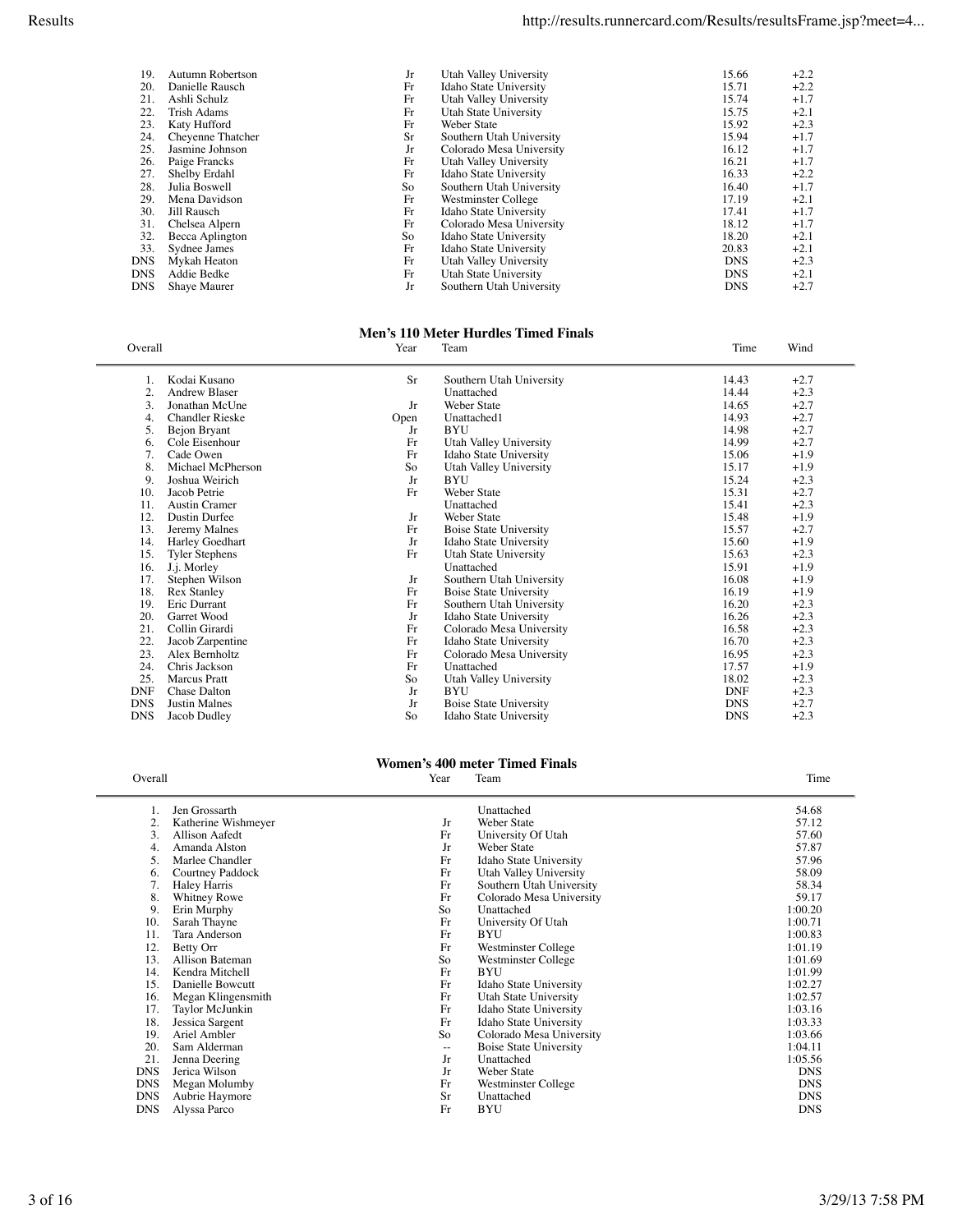### **Men's 400 meter Timed Finals**

| Overall    |                        | Year | Team                     | Time           |
|------------|------------------------|------|--------------------------|----------------|
|            | Matt White             | Sr   | Weber State              | 48.20          |
| 2.         | Darion Zimmerman       | Fr   | Weber State              | 48.66          |
|            |                        |      |                          |                |
| 3.         | Josh Peterson          | Jr   | Weber State              | 48.92<br>49.09 |
| 4.         | Dallin Tavoian         | Sr   | Southern Utah University |                |
| 5.         | <b>Blake Adams</b>     | Fr   | Utah Valley University   | 49.14          |
| 6.         | Julian Robinson        | So   | Southern Utah University | 49.32          |
|            | Christian Barbiero     | Jr   | Weber State              | 49.57          |
| 8.         | Justin Jenkins         | Fr   | Utah State University    | 49.66          |
| 9.         | Nicholas Taylor        | So   | Utah Valley University   | 50.32          |
| 10.        | Mike Keith             | Open | Unattached1              | 50.39          |
| 11.        | Taigan Neibaur         | Jr   | Idaho State University   | 50.50          |
| 12.        | Trent Winegar          | So   | Unattached               | 50.59          |
| 13.        | Michael Petherick      | So   | Colorado Mesa University | 51.99          |
| 14.        | <b>Alister Tencate</b> | Fr   | Idaho State University   | 52.09          |
| 15.        | Gabe Famadu            | Open | Unattached1              | 52.59          |
| 16.        | Chris Rucker           | Fr   | Colorado Mesa University | 52.62          |
| 17.        | Eric Durrant           | Fr   | Southern Utah University | 52.70          |
| 18.        | Chris Snellings        | Fr   | Westminster College      | 53.64          |
| 19.        | <b>Izial Toles</b>     | So   | Westminster College      | 54.18          |
| 20.        | Cameron Morley         | Fr   | Colorado Mesa University | 54.64          |
| 21.        | Stephan Fisher         | Fr   | Colorado Mesa University | 56.15          |
| <b>DNS</b> | Dak Kleven             | Open | Unattached               | <b>DNS</b>     |
| <b>DNS</b> | <b>Brandon Yardley</b> | Fr   | Utah Valley University   | <b>DNS</b>     |
| <b>DNS</b> | Andy Rounds            | Fr   | Unattached               | <b>DNS</b>     |
| <b>DNS</b> | John Lamont            | So   | <b>BYU</b>               | <b>DNS</b>     |
| <b>DNS</b> | Jacob Arslanian        | Fr   | <b>BYU</b>               | <b>DNS</b>     |
|            |                        |      |                          |                |

# **Women's 100 meter Timed Finals**<br>Year Team

| Overall    |                           | Year      | Team                     | Time       | Wind   |
|------------|---------------------------|-----------|--------------------------|------------|--------|
| 1.         | Aubrey Hale               | Jr        | <b>BYU</b>               | 11.99      | $+2.5$ |
| 2.         | Arlene Gowar              | Jr        | <b>BYU</b>               | 12.00      | $+2.5$ |
| 3.         | Mayra Franco              | So        | Southern Utah University | 12.03      | $+2.5$ |
| 4.         | TKeyah Johnson            | Fr        | Southern Utah University | 12.18      | $+1.9$ |
| 5.         | Natalie Young-Baker       | Jr        | Utah Valley University   | 12.19      | $+2.5$ |
| 6.         | Dominque Dulaney          |           | Unattached               | 12.38      | $+0.0$ |
| 7.         | Lindsay Terry             | Jr        | Southern Utah University | 12.39      | $+2.5$ |
| 8.         | Danielle Figgins-Johnson  | Jr        | <b>BYU</b>               | 12.40      | $+0.9$ |
| 9.         | Anderson Shelton          | Fr        | <b>BYU</b>               | 12.41      | $+1.5$ |
| 10.        | Chelse Spencer            | So        | Unattached               | 12.48      | $+2.5$ |
| 11.        | Alexandria Van Halder     | Fr        | <b>Weber State</b>       | 12.56      | $+2.5$ |
| 12.        | Kia Wilson                | So        | University Of Utah       | 12.58      | $+0.9$ |
| 13.        | Jameela Hayes             | Fr        | University Of Utah       | 12.59      | $+0.9$ |
| 14.        | Alyssa Parco              | Fr        | <b>BYU</b>               | 12.60      | $+0.9$ |
| 15.        | Maisie Larabee            | Fr        | Idaho State University   | 12.61      | $+0.9$ |
| 16.        | Wendy Peterson            | So        | Utah Valley University   | 12.68      | $+0.9$ |
| 17.        | Alex Westbrooks           | Fr        | Westminster College      | 12.71      | $+1.9$ |
| 18.        | Adelyn Jones              | Fr        | <b>Weber State</b>       | 12.79      | $+2.5$ |
| 19.        | <b>Breanna Jones</b>      | Jr        | Colorado Mesa University | 12.79      | $+1.9$ |
| 20.        | Karlee Balginy            | Fr        | Idaho State University   | 12.81      | $+0.0$ |
| 21.        | Latoya Shaw               | Sr        | Utah Valley University   | 12.91      | $+0.9$ |
| 22.        | <b>Blayre Thiel</b>       | Fr        | Idaho State University   | 12.92      | $+1.9$ |
| 23.        | Aimee Wheeler             | Fr        | Utah Valley University   | 12.94      | $+1.9$ |
| 24.        | Samantha Nicholes         | Fr        | <b>Weber State</b>       | 12.95      | $+0.9$ |
| 25.        | <b>Brittany Andreasen</b> | Fr        | <b>Weber State</b>       | 13.17      | $+1.9$ |
| 26.        | Jessica Johnson           | Fr        | Southern Utah University | 13.31      | $+1.5$ |
| 27.        | Vanessa Bawden            | Fr        | Idaho State University   | 13.49      | $+0.0$ |
| 28.        | Taylor Allmon             | Jr        | Colorado Mesa University | 13.54      | $+1.9$ |
| 29.        | Katie Folven              | So        | Colorado Mesa University | 13.60      | $+1.5$ |
| 30.        | Amy Austin                | Fr        | Colorado Mesa University | 13.62      | $+1.9$ |
| 31.        | Mena Davidson             | Fr        | Westminster College      | 14.08      | $+1.5$ |
| 32.        | Kryshawna Muse            | Fr        | Idaho State University   | 14.15      | $+0.0$ |
| <b>DNS</b> | Daphne Jones              | <b>FR</b> | Utah State University    | <b>DNS</b> | $+1.5$ |

## **Men's 100 meter Timed Finals**<br>Year Team

| Overall         | Year      | Team                     | Time  | Wind   |  |
|-----------------|-----------|--------------------------|-------|--------|--|
|                 |           |                          |       |        |  |
| Preston Myers   | Jr        | Southern Utah University | 10.51 | $+1.8$ |  |
| Silas Pimentel  | SO        | Unattached               | 10.63 | $+1.8$ |  |
| Chris Struckman | <b>Sr</b> | Weber State              | 10.67 | $+1.8$ |  |
| Jordan Peterson | Fr        | Utah Valley University   | 10.79 | $+2.6$ |  |
| Dak Kleven      | Open      | Unattached               | 10.80 | $+1.8$ |  |
| Corban Latimore | So        | Idaho State University   | 10.81 | $+2.6$ |  |
| Jordan Riggins  | Fr        | Colorado Mesa University | 10.81 | $+2.6$ |  |
| Jacob Brydson   | <b>Sr</b> | Utah Valley University   | 10.93 | $+1.8$ |  |
| Andy Lish       | Jr        | Idaho State University   | 10.95 | $+2.6$ |  |
| Logan Rusch     | Fr        | Utah Valley University   | 10.96 | $+2.6$ |  |
| Rand Hughes     | Fr        | Utah Valley University   | 10.97 | $+2.6$ |  |
|                 |           |                          |       |        |  |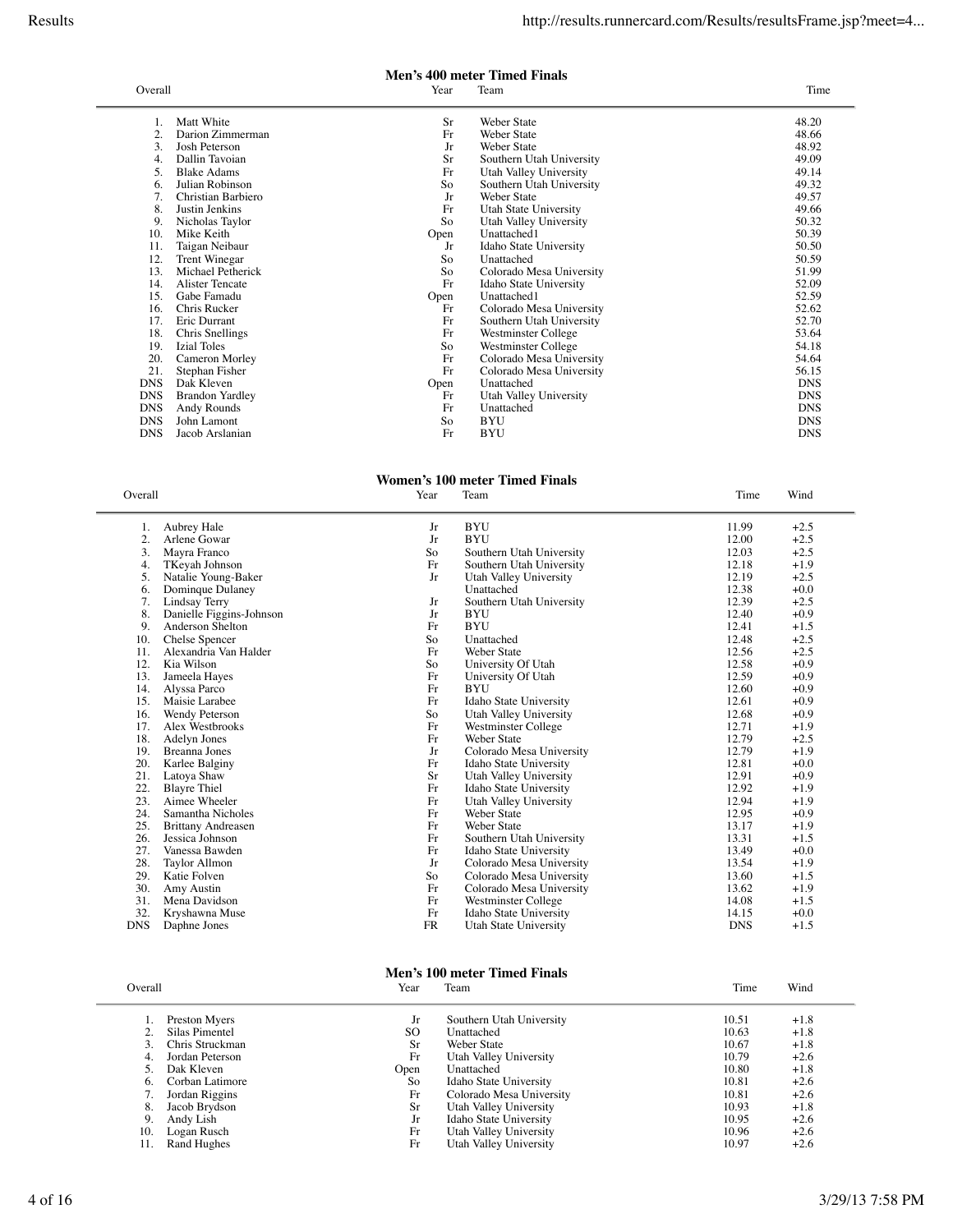| 12.        | Gus Barnes               | So      | Colorado Mesa University | 11.01      | $+2.6$ |
|------------|--------------------------|---------|--------------------------|------------|--------|
| 13.        | Kimball Hardman          | Fr      | Idaho State University   | 11.02      | $+2.6$ |
| 14.        | Benjamin Meyer           | Fr      | <b>BYU</b>               | 11.03      | $+1.8$ |
| 15.        | Jacob Arslanian          | Fr      | <b>BYU</b>               | 11.05      | $+1.8$ |
| 16.        | John Lamont              | So      | <b>BYU</b>               | 11.09      | $+1.8$ |
| 17.        | <b>Austin Cramer</b>     |         | Unattached               | 11.25      | $+0.4$ |
| 18.        | Mike Fogt                | So      | Unattached               | 11.26      | $+0.4$ |
| 19.        | <b>Brandon Magleby</b>   | Fr      | Utah Valley University   | 11.28      | $+0.3$ |
| 20.        | Matt Denning             | Open    | Unattached               | 11.38      | $+0.4$ |
| 21.        | Chad Smith               | Open    | Unattached               | 11.41      | $+0.9$ |
| 22.        | Joshua Weirich           | Jr      | <b>BYU</b>               | 11.41      | $+0.3$ |
| 23.        | McCady Findley           | Fr      | Colorado Mesa University | 11.44      | $+0.9$ |
| 24.        | Kevin Brough             | Fr      | Utah State University    | 11.46      | $+0.9$ |
| 25.        | Paul Evans               | Trainer | Unattached               | 11.49      | $+0.4$ |
| 26.        | <b>Chase Cuthbertson</b> | Open    | Unattached1              | 11.49      | $+0.3$ |
| 27.        | Justin Wallace           | So      | Colorado Mesa University | 11.58      | $+0.4$ |
| 28.        | Marcus Holliday          | Fr      | Colorado Mesa University | 11.62      | $+0.3$ |
| 29.        | Matarai Rowe             | Open    | Colorado Mesa University | 11.66      | $+0.3$ |
| 30.        | Randy Brown              | Jr      | Colorado Mesa University | 11.69      | $+0.4$ |
| 31.        | Mike Nascimento          | Open    | Unattached1              | 11.70      | $+0.4$ |
| 32.        | <b>Bryson Strupp</b>     | Jr      | Unattached               | 11.72      | $+0.4$ |
| 33.        | Andy Browning            | Fr      | Colorado Mesa University | 11.76      | $+0.9$ |
| 34.        | Ryan Reasoner            | Fr      | Colorado Mesa University | 11.78      | $+0.9$ |
| 35.        | <b>Izial Toles</b>       | So      | Westminster College      | 11.92      | $+0.9$ |
| 36.        | <b>Trent Blair</b>       | Open    | Unattached               | 12.74      | $+0.9$ |
| 37.        | David Prieto             | Open    | Unattached1              | 13.17      | $+0.3$ |
| <b>DNS</b> | Sir Wright               | Open    | Colorado Mesa University | <b>DNS</b> | $+0.3$ |
| <b>DNS</b> | <b>Andrew Fast</b>       | Fr      | Westminster College      | <b>DNS</b> | $+0.3$ |
| <b>DNS</b> | Wes Swaney III           | Open    | Unattached               | <b>DNS</b> | $+0.9$ |

### **Women's 800 meter Timed Finals**<br>Year Team Overall Year Team Time

| 1.         | Ali Eisenbeiss       | So                | University Of Utah            | 2:14.10    |
|------------|----------------------|-------------------|-------------------------------|------------|
| 2.         | Ashley Kealamakia    | So                | Weber State                   | 2:16.93    |
| 3.         | Jessica Bottleberghe | So                | <b>Boise State University</b> | 2:17.12    |
| 4.         | Katie Nichols        | Fr                | Idaho State University        | 2:19.39    |
| 5.         | Caitlin Paulsen      | So                | Weber State                   | 2:19.97    |
| 6.         | Taylor Gomez         | So                | Utah Valley University        | 2:20.93    |
| 7.         | Breana Avalos        | $\qquad \qquad -$ | <b>Boise State University</b> | 2:21.16    |
| 8.         | Lindsey McFarland    | So                | Weber State                   | 2:21.55    |
| 9.         | Lizzy Butler         | Fr                | Southern Utah University      | 2:22.23    |
| 10.        | Callie Kettner       | So                | Idaho State University        | 2:23.67    |
| 11.        | Alyssa Lewis         | So                | Weber State                   | 2:25.48    |
| 12.        | Misha Lind           | Fr                | Idaho State University        | 2:25.51    |
| 13.        | Chelsea Lyons        | Fr                | Colorado Mesa University      | 2:26.03    |
| 14.        | Katherine VandePol   | Fr                | Utah State University         | 2:26.61    |
| 15.        | Alyssa Williams      | Fr                | <b>Boise State University</b> | 2:29.84    |
| 16.        | <b>Shannon Emery</b> | Fr                | Colorado Mesa University      | 2:30.34    |
| 17.        | Laura Porras         | Jr                | Idaho State University        | 2:35.35    |
| 18.        | Kenzie Cleghorn      | So                | Southern Utah University      | 2:39.08    |
| 19.        | Katrina England      | So                | Westminster College           | 2:46.16    |
| 20.        | Jana Peale           | So                | Westminster College           | 2:46.50    |
| 21.        | Rebbeca Goldstein    | Fr                | Westminster College           | 2:51.34    |
| <b>DNF</b> | Jamie Knapp          | Sr                | <b>Boise State University</b> | <b>DNF</b> |
| <b>DNS</b> | Josie Payne          | Fr                | Utah State University         | <b>DNS</b> |

### **Men's 800 meter Timed Finals** Overall **The Contract Contract Contract Contract Contract Contract Contract Contract Contract Contract Contract Contract Contract Contract Contract Contract Contract Contract Contract Contract Contract Contract Contract Co**

|     | Marcus Dickson        | Open | Unattached                    | 1:52.13 |
|-----|-----------------------|------|-------------------------------|---------|
| 2.  | Bryce Bergevin        | Jr   | Boise State University        | 1:53.06 |
| 3.  | Matthew Moyer         | Sr   | <b>Boise State University</b> | 1:53.22 |
| 4.  | Trac Norris           | Open | Unattached1                   | 1:53.96 |
| 5.  | Tim Rowberry          | Open | Unattached1                   | 1:54.92 |
| 6.  | Michael Andraszczyk   | So   | <b>BYU</b>                    | 1:56.00 |
|     | Nick Tatro            | Sr   | <b>Boise State University</b> | 1:56.25 |
| 8.  | Zach Schweinsberg     | Fr   | Weber State                   | 1:56.36 |
| 9.  | Jake Morgan           | Fr   | Weber State                   | 1:57.22 |
| 10. | <b>Stetson Smith</b>  | So   | Weber State                   | 1:57.44 |
| 11. | Haven Shelton         | Open | Unattached                    | 1:57.57 |
| 12. | <b>Blake Davidson</b> | Fr   | Idaho State University        | 1:57.82 |
| 13. | Abe Weeks             | Fr   | Weber State                   | 1:58.33 |
| 14. | Tanner Smith          | Fr   | Utah Valley University        | 1:58.69 |
| 15. | Gary Hatch            | Open | Unattached1                   | 1:59.65 |
| 16. | Spencer Russell       | Fr   | Utah State University         | 1:59.85 |
| 17. | Kyle Brush            | $-$  | Boise State University        | 1:59.90 |
| 18. | <b>Tanner Charles</b> | Fr   | Utah Valley University        | 2:00.31 |
| 19. | Justin Senecal        | Fr   | Idaho State University        | 2:00.32 |
| 20. | Jaxon Hansen          | Fr   | Utah Valley University        | 2:00.72 |
| 21. | Michael Sunderland    |      | Idaho State University        | 2:03.19 |
| 22. | <b>Chaz Anestos</b>   | Jr   | Idaho State University        | 2:03.93 |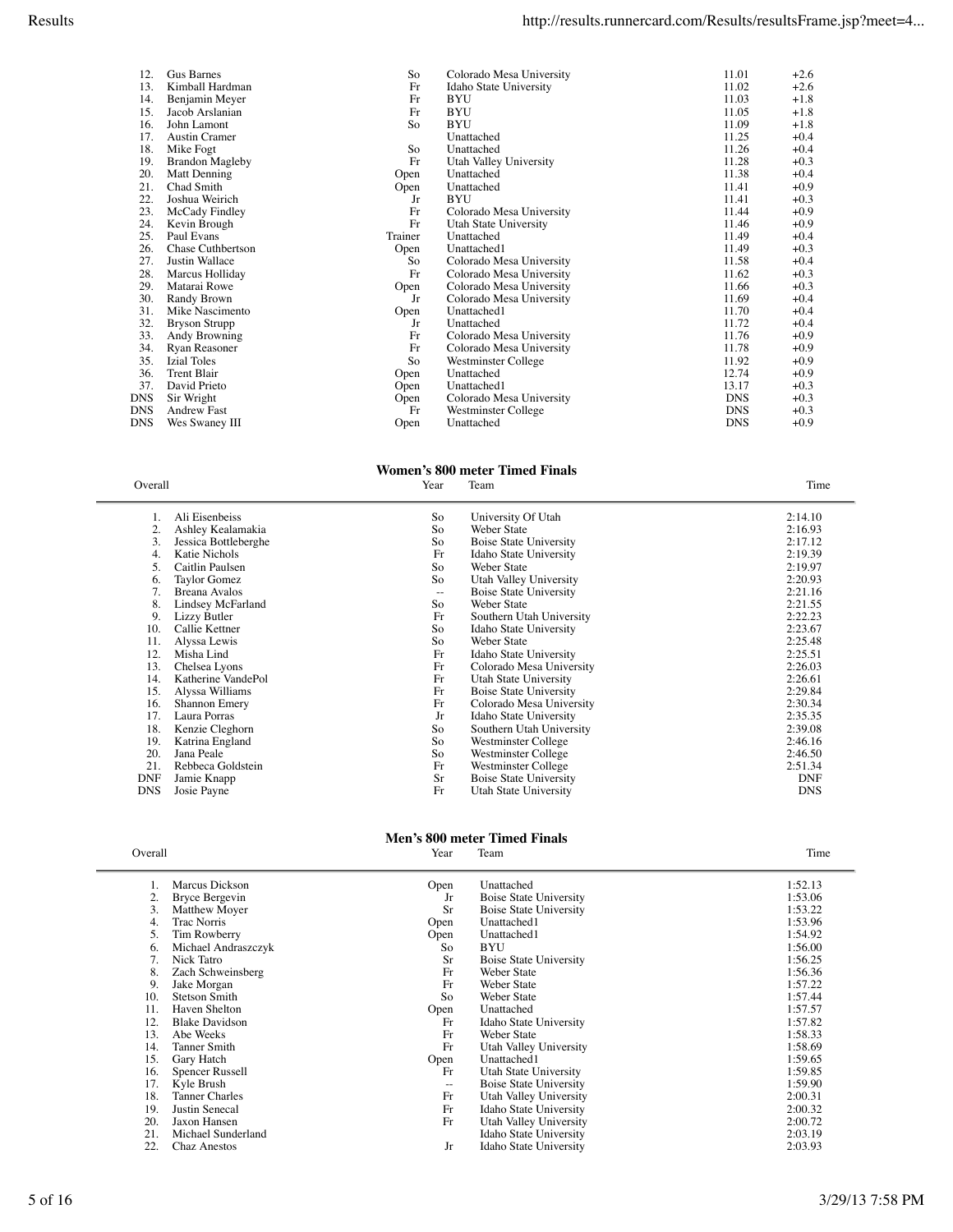| 23         | Jason Hodson          | Fr        | Utah Valley University        | 2:06.52    |
|------------|-----------------------|-----------|-------------------------------|------------|
| 24.        | Ben Hunter            | Fr        | Colorado Mesa University      | 2:06.75    |
| 25.        | Brenden Emery         | Fr        | Utah Valley University        | 2:07.64    |
| 26.        | Sam Kohll             | Fr        | Westminster College           | 2:09.12    |
| 27.        | Tim Rohr              | Fr        | Idaho State University        | 2:12.47    |
| 28.        | Matt Nagie            | So        | Westminster College           | 2:13.20    |
| 29.        | Peter Chew            | <b>Sr</b> | Westminster College           | 2:24.96    |
| 30.        | Karsten Gillwald      | Fr        | Westminster College           | 2:27.36    |
| <b>DNF</b> | <b>Tyler Rackleff</b> | So        | <b>Boise State University</b> | DNF        |
| <b>DNS</b> | Jonas Kempf           | Fr        | Westminster College           | <b>DNS</b> |
| <b>DNS</b> | Tanner Clark          | Fr        | Utah State University         | <b>DNS</b> |
| <b>DNS</b> | Brandon Yardley       | Fr        | Utah Valley University        | <b>DNS</b> |
| <b>DNS</b> | Bryce Nieberger       | Fr        | Westminster College           | <b>DNS</b> |
| <b>DNS</b> | Andy Robertson        | Fr        | Boise State University        | <b>DNS</b> |

## **Women's 400 Meter Hurdles Timed Finals**

| Overall    |                        | Year      | Team                          | Time       |
|------------|------------------------|-----------|-------------------------------|------------|
| 1.         | Hayli Worthington      | So        | Idaho State University        | 59.89      |
| 2.         | Angela Shields         | So        | <b>BYU</b>                    | 1:00.87    |
| 3.         | Allysa Hansen          | So        | <b>BYU</b>                    | 1:01.35    |
| 4.         | Rosalie Waller         | Jr        | University Of Utah            | 1:01.49    |
| 5.         | Kaylee Packham         | Fr        | <b>BYU</b>                    | 1:01.97    |
| 6.         | Emily Funkhouser       | Sr        | <b>Boise State University</b> | 1:02.90    |
| 7.         | Mykah Heaton           | Fr        | Utah Valley University        | 1:02.92    |
| 8.         | Tajanee Simmons        | Sr        | Boise State University        | 1:03.45    |
| 9.         | Sally Hansen           | <b>Sr</b> | Utah Valley University        | 1:04.32    |
| 10.        | Elise McVicar          | Open      | Unattached                    | 1:05.29    |
| 11.        | Kiersten Watkins       | So        | <b>Weber State</b>            | 1:06.34    |
| 12.        | Katy Hufford           | Fr        | <b>Weber State</b>            | 1:06.41    |
| 13.        | Kaity Carlson          | So        | <b>Weber State</b>            | 1:08.09    |
| 14.        | Denaya Morin           | Fr        | Southern Utah University      | 1:08.31    |
| 15.        | <b>Gately Garnett</b>  | Fr        | Utah Valley University        | 1:08.47    |
| 16.        | Megan Burr             | Sr        | Utah Valley University        | 1:08.68    |
| 17.        | Paige Francks          | Fr        | Utah Valley University        | 1:09.14    |
| 18.        | Shelby Erdahl          | Fr        | Idaho State University        | 1:09.96    |
| 19.        | <b>Krissy Knowles</b>  | Sr        | Utah Valley University        | 1:10.52    |
| 20.        | Summer Richards        | So        | Utah Valley University        | 1:10.60    |
| 21.        | Danielle Rausch        | Fr        | Idaho State University        | 1:10.81    |
| 22.        | Jordanne Steege        | So        | Colorado Mesa University      | 1:11.07    |
| 23.        | Becca Aplington        | So        | Idaho State University        | 1:12.02    |
| 24.        | Jasmine Johnson        | Jr        | Colorado Mesa University      | 1:12.15    |
| 25.        | Chelsea Alpern         | Fr        | Colorado Mesa University      | 1:12.29    |
| 26.        | Shayla Neibauer        | So        | Idaho State University        | 1:13.57    |
| 27.        | Kieran Bender          | Fr        | Colorado Mesa University      | 1:14.45    |
| DQ         | <b>Brianne Ghosh</b>   | Fr        | Colorado Mesa University      | DO         |
| <b>DNS</b> | <b>Ashley Bartlett</b> | Sr        | Weber State                   | <b>DNS</b> |
| <b>DNS</b> | Lisa Palomaki          | So        | University Of Utah            | <b>DNS</b> |

# **Men's 400 Meter Hurdles Timed Finals**

| Overall    |                       | Year      | Team                          | Time       |
|------------|-----------------------|-----------|-------------------------------|------------|
|            | Isaac Akers           | Jr        | <b>Weber State</b>            | 53.54      |
|            | Dustin Durfee         | Jr        | Weber State                   | 55.00      |
| 3.         | <b>Rex Stanley</b>    | Fr        | <b>Boise State University</b> | 55.95      |
|            | Cole Eisenhour        | Fr        | Utah Valley University        | 56.49      |
|            | Alex Quintana         | Fr        | Colorado Mesa University      | 56.51      |
| 6.         | J.j. Morley           |           | Unattached                    | 56.52      |
|            | Cade Owen             | Fr        | Idaho State University        | 56.70      |
| 8.         | Aaron Allen           | So        | Unattached                    | 56.71      |
| 9.         | Sam Hawkins           | <b>JR</b> | Utah State University         | 57.66      |
| 10.        | Garret Wood           | Jr        | Idaho State University        | 58.03      |
| 11.        | Ben Jacobson          | Sr        | <b>Weber State</b>            | 58.50      |
| 12.        | Ryan Hudson           | So        | Unattached1                   | 58.89      |
| 13.        | <b>Tyler Stephens</b> | Fr        | Utah State University         | 1:01.61    |
| <b>DNS</b> | Jonathan McUne        | Jr        | Weber State                   | <b>DNS</b> |
| <b>DNS</b> | Jacob Petrie          | Fr        | Weber State                   | <b>DNS</b> |
|            |                       |           |                               |            |

# **Women's 200 meter Timed Finals**<br>Year Team

|              | Year                                                                                                                                        | Team                     | Time  | Wind   |  |
|--------------|---------------------------------------------------------------------------------------------------------------------------------------------|--------------------------|-------|--------|--|
|              | Fr                                                                                                                                          | Southern Utah University | 25.06 | $+2.1$ |  |
|              |                                                                                                                                             | Utah Valley University   | 25.29 | $+0.9$ |  |
|              | Fr                                                                                                                                          | Colorado Mesa University | 25.48 | $+0.9$ |  |
|              | So                                                                                                                                          | Southern Utah University | 25.74 | $-0.4$ |  |
|              | .F                                                                                                                                          | <b>BYU</b>               | 25.79 | $+0.9$ |  |
| Arlene Gowar | Jr                                                                                                                                          | <b>BYU</b>               | 25.81 | $+0.9$ |  |
|              | Sr.                                                                                                                                         | Southern Utah University | 25.84 | $-0.4$ |  |
|              | Fr                                                                                                                                          | Utah Valley University   | 25.88 | $+2.1$ |  |
| Overall      | TKeyah Johnson<br>Natalie Young-Baker<br>Whitney Rowe<br>Jamila Pullum<br>Danielle Figgins-Johnson<br>Cheyenne Thatcher<br>Courtney Paddock |                          |       |        |  |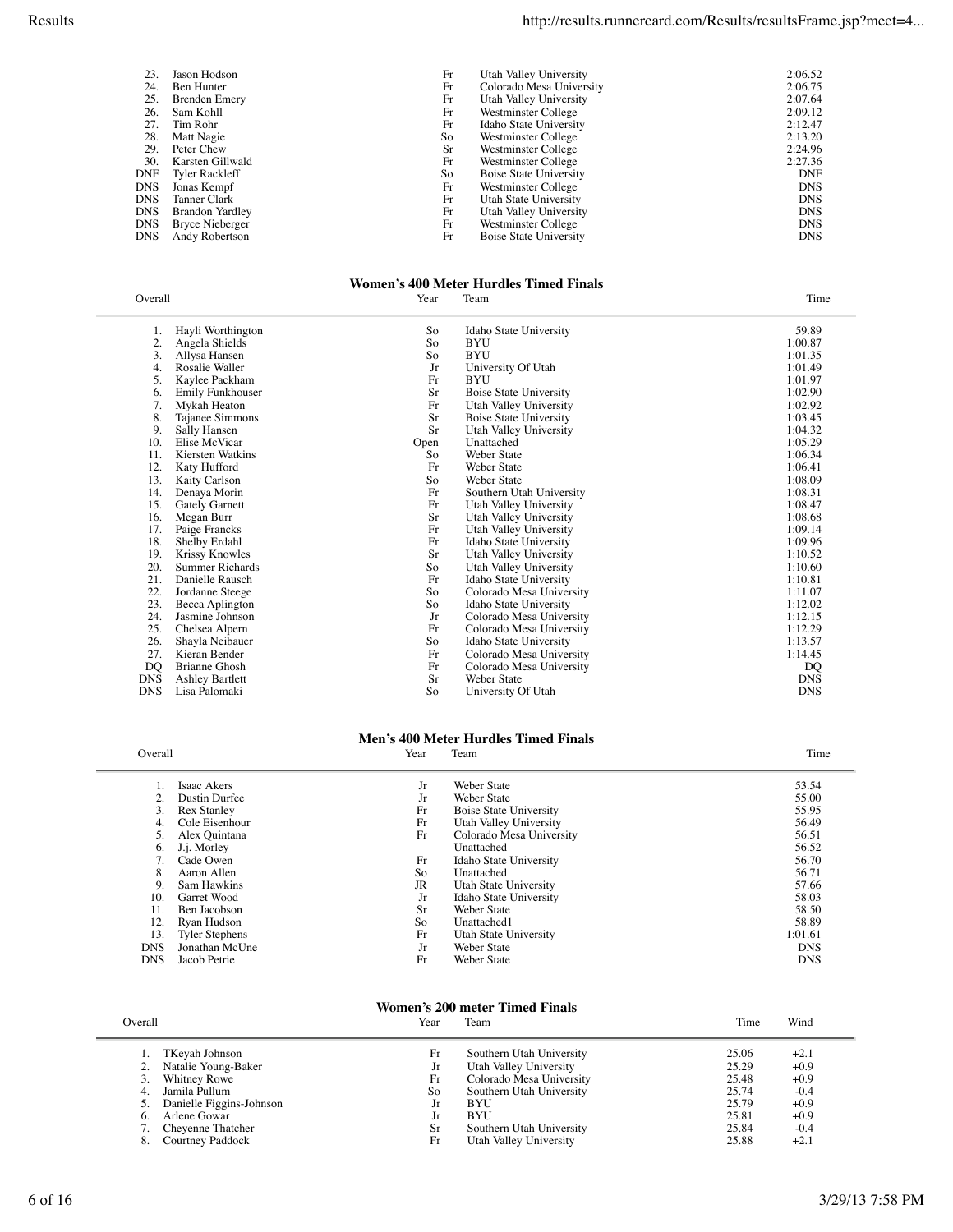| 10.        | Maisie Larabee            |
|------------|---------------------------|
| 11.        | Anderson Shelton          |
| 12.        | Alyssa Parco              |
| 13.        | Amanda Alston             |
| 14.        | Wendy Peterson            |
| 15.        | <b>Baily Farkas</b>       |
| 16.        | Alexandria Van Halder     |
| 17.        | Jameela Hayes             |
| 18.        | Cathryn Ambler            |
| 19.        | Chelse Spencer            |
| 20.        | Danielle Bowcutt          |
| 21.        | Marlee Chandler           |
| 22.        | Alex Westbrooks           |
| 23.        | Samantha Nicholes         |
| 24.        | <b>Breanna Jones</b>      |
| 25.        | <b>Blayre Thiel</b>       |
| 26.        | Betty Orr                 |
| 27.        | Aimee Wheeler             |
| 28.        | <b>Brittany Andreasen</b> |
| 29.        | Kate Holman               |
| 30.        | Ashli Schulz              |
| 31.        | Erin Murphy               |
| 32.        | <b>Allison Bateman</b>    |
| 33.        | Karlee Balginy            |
| 34.        | Amy Austin                |
| 35.        | Katie Folven              |
| 36.        | Taylor Allmon             |
| 37.        | Sydnee James              |
| 38.        | Jessica Lingwall          |
| 39.        | Jessica Sargent           |
| 40.        | <b>Tiffany Ambler</b>     |
| 41.        | Mena Davidson             |
| 42.        | Jill Rausch               |
| 43.        | Gioia Ibrahim             |
| 44.        | Samantha Simmons          |
| 45.        | Kaitlyn Whitesitt         |
| 46.        | Samantha Michell          |
| 47.        | Kryshawna Muse            |
| <b>DNS</b> | Lindsay Terry             |
| <b>DNS</b> | <b>Tiffany Smith</b>      |
| <b>DNS</b> | Kendra Mitchell           |
| DNS        | Andrea Martinez           |

| 1.  | Silas Pimentel         |
|-----|------------------------|
| 2.  | Nicholas Taylor        |
| 3.  | Matt White             |
| 4.  | Andy Lish              |
| 5.  | Jordan Riggins         |
| 6.  | Jacob Brydson          |
| 7.  | Dak Kleven             |
| 8.  | Cylor Morgan           |
| 9.  | Jordan Peterson        |
| 10. | Darion Zimmerman       |
| 11. | Corban Latimore        |
| 12. | Logan Rusch            |
| 13. | Rand Hughes            |
| 14. | Jacob Arslanian        |
| 15. | <b>Gus Barnes</b>      |
| 16. | <b>Josh Peterson</b>   |
| 17. | Dallin Tavoian         |
| 18. | Justin Critser         |
| 19. | John Lamont            |
| 20. | <b>Brandon Magleby</b> |
| 21. | Matt Denning           |
| 22. | Taigan Neibaur         |
| 23. | Logan Leavitt          |
| 24. | Jeff Alley             |
| 25. | Kimball Hardman        |
| 26. | Trent Winegar          |
| 27. | Chris Snellings        |
| 28. | Craig Smith            |
| 29. | Marcus Holliday        |
| 30. | Gabe Famadu            |
| 31. | Alister Tencate        |
| 32. | Chad Smith             |
| 33. | Paul Evans             |
| 34. | Jeremy Malnes          |
| 35. | McCady Findley         |
| 36. | Andy Browning          |
|     |                        |

| 9.         | Aubrey Hale               | Jr   | <b>BYU</b>                    | 25.92      | $-0.4$ |
|------------|---------------------------|------|-------------------------------|------------|--------|
| 10.        | Maisie Larabee            | Fr   | Idaho State University        | 25.95      | $-0.4$ |
| 11.        | Anderson Shelton          | Fr   | <b>BYU</b>                    | 25.96      | $+2.7$ |
| 12.        | Alyssa Parco              | Fr   | <b>BYU</b>                    | 26.03      | $+2.1$ |
| 13.        | Amanda Alston             | Jr   | <b>Weber State</b>            | 26.06      | $+0.9$ |
| 14.        | Wendy Peterson            | So   | Utah Valley University        | 26.11      | $-0.4$ |
| 15.        | <b>Baily Farkas</b>       | Fr   | Colorado Mesa University      | 26.12      | $+2.1$ |
| 16.        | Alexandria Van Halder     | Fr   | <b>Weber State</b>            | 26.30      | $-0.4$ |
| 17.        | Jameela Hayes             | Fr   | University Of Utah            | 26.34      | $+2.1$ |
| 18.        | Cathryn Ambler            | So   | Colorado Mesa University      | 26.39      | $-0.4$ |
| 19.        | Chelse Spencer            | So   | Unattached                    | 26.40      | $+2.1$ |
| 20.        | Danielle Bowcutt          | Fr   | Idaho State University        | 26.57      | $+2.1$ |
| 21.        | Marlee Chandler           | Fr   | Idaho State University        | 26.58      | $+1.1$ |
| 22.        | Alex Westbrooks           | Fr   | Westminster College           | 26.58      | $+1.1$ |
| 23.        | Samantha Nicholes         | Fr   | Weber State                   | 26.76      | $+2.1$ |
| 24.        | Breanna Jones             | Jr   | Colorado Mesa University      | 26.76      | $+2.1$ |
| 25.        | <b>Blayre Thiel</b>       | Fr   | Idaho State University        | 26.78      | $+2.1$ |
| 26.        | Betty Orr                 | Fr   | Westminster College           | 26.85      | $+2.1$ |
| 27.        | Aimee Wheeler             | Fr   | Utah Valley University        | 27.03      | $+2.1$ |
| 28.        | <b>Brittany Andreasen</b> | Fr   | Weber State                   | 27.06      | $+2.1$ |
| 29.        | Kate Holman               | Jr   | <b>Boise State University</b> | 27.17      | $+2.1$ |
| 30.        | Ashli Schulz              | Fr   | Utah Valley University        | 27.35      | $+1.1$ |
| 31.        | Erin Murphy               | So   | Unattached                    | 27.37      | $+1.0$ |
| 32.        | Allison Bateman           | So   | Westminster College           | 27.59      | $+2.1$ |
| 33.        | Karlee Balginy            | Fr   | Idaho State University        | 27.66      | $+1.0$ |
| 34.        | Amy Austin                | Fr   | Colorado Mesa University      | 27.74      | $+1.1$ |
| 35.        | Katie Folven              | So   | Colorado Mesa University      | 27.74      | $+1.1$ |
| 36.        | Taylor Allmon             | Jr   | Colorado Mesa University      | 27.77      | $+1.1$ |
| 37.        | Sydnee James              | Fr   | Idaho State University        | 28.35      | $+1.0$ |
| 38.        | Jessica Lingwall          | Open | Unattached l                  | 28.40      | $+0.9$ |
| 39.        | Jessica Sargent           | Fr   | Idaho State University        | 28.51      | $+2.7$ |
| 40.        | <b>Tiffany Ambler</b>     | Fr   | Colorado Mesa University      | 28.52      | $+2.7$ |
| 41.        | Mena Davidson             | Fr   | Westminster College           | 28.66      | $+1.1$ |
| 42.        | Jill Rausch               | Fr   | Idaho State University        | 28.96      | $+1.0$ |
| 43.        | Gioia Ibrahim             | So   | Idaho State University        | 29.01      | $+2.7$ |
| 44.        | Samantha Simmons          | Fr   | Idaho State University        | 29.13      | $+2.7$ |
| 45.        | Kaitlyn Whitesitt         | Fr   | Idaho State University        | 29.18      | $+2.7$ |
| 46.        | Samantha Michell          | So   | Idaho State University        | 29.55      | $+1.0$ |
| 47.        | Kryshawna Muse            | Fr   | Idaho State University        | 29.76      | $+2.7$ |
| <b>DNS</b> | Lindsay Terry             | Jr   | Southern Utah University      | <b>DNS</b> | $+0.9$ |
| <b>DNS</b> | <b>Tiffany Smith</b>      | Fr   | Idaho State University        | <b>DNS</b> | $+1.1$ |
| <b>DNS</b> | Kendra Mitchell           | Fr   | <b>BYU</b>                    | <b>DNS</b> | $-0.4$ |
| <b>DNS</b> | Andrea Martinez           | So   | Southern Utah University      | <b>DNS</b> | $+2.1$ |
| <b>DNS</b> | Shaye Maurer              | Jr   | Southern Utah University      | <b>DNS</b> | $+0.9$ |

## **Men's 200 meter Timed Finals**<br>Year Team

| Overall |                        | Year      | Team                     | Time  | Wind   |
|---------|------------------------|-----------|--------------------------|-------|--------|
| 1.      | Silas Pimentel         | SO.       | Unattached               | 21.41 | $+1.6$ |
| 2.      | Nicholas Taylor        | So        | Utah Valley University   | 21.47 | $+1.6$ |
| 3.      | Matt White             | <b>Sr</b> | <b>Weber State</b>       | 21.61 | $+1.6$ |
| 4.      | Andy Lish              | Jr        | Idaho State University   | 21.76 | $+1.8$ |
| 5.      | Jordan Riggins         | Fr        | Colorado Mesa University | 21.80 | $+1.8$ |
| 6.      | Jacob Brydson          | <b>Sr</b> | Utah Valley University   | 21.83 | $+1.6$ |
| 7.      | Dak Kleven             | Open      | Unattached               | 21.88 | $+1.6$ |
| 8.      | Cylor Morgan           | Sr        | <b>Weber State</b>       | 21.92 | $+0.5$ |
| 9.      | Jordan Peterson        | Fr        | Utah Valley University   | 21.93 | $+1.6$ |
| 10.     | Darion Zimmerman       | Fr        | <b>Weber State</b>       | 22.03 | $+1.8$ |
| 11.     | Corban Latimore        | So        | Idaho State University   | 22.07 | $+1.8$ |
| 12.     | Logan Rusch            | Fr        | Utah Valley University   | 22.08 | $+1.8$ |
| 13.     | Rand Hughes            | Fr        | Utah Valley University   | 22.12 | $+1.8$ |
| 14.     | Jacob Arslanian        | Fr        | <b>BYU</b>               | 22.16 | $+1.8$ |
| 15.     | Gus Barnes             | So        | Colorado Mesa University | 22.30 | $+1.7$ |
| 16.     | <b>Josh Peterson</b>   | Jr        | <b>Weber State</b>       | 22.37 | $+1.7$ |
| 17.     | Dallin Tavoian         | <b>Sr</b> | Southern Utah University | 22.40 | $+0.5$ |
| 18.     | Justin Critser         | So        | Idaho State University   | 22.57 | $+0.8$ |
| 19.     | John Lamont            | So        | <b>BYU</b>               | 22.59 | $+1.8$ |
| 20.     | <b>Brandon Magleby</b> | Fr        | Utah Valley University   | 22.64 | $+0.5$ |
| 21.     | Matt Denning           | Open      | Unattached               | 22.67 | $+1.6$ |
| 22.     | Taigan Neibaur         | Jr        | Idaho State University   | 22.68 | $+1.7$ |
| 23.     | Logan Leavitt          | Fr        | <b>Weber State</b>       | 22.70 | $+1.7$ |
| 24.     | Jeff Alley             | Sr        | Southern Utah University | 22.71 | $+1.4$ |
| 25.     | Kimball Hardman        | Fr        | Idaho State University   | 22.74 | $+1.7$ |
| 26.     | <b>Trent Winegar</b>   | So        | Unattached               | 23.01 | $+0.5$ |
| 27.     | Chris Snellings        | Fr        | Westminster College      | 23.24 | $+0.7$ |
| 28.     | Craig Smith            | Fr        | Unattached               | 23.37 | $+0.8$ |
| 29.     | Marcus Holliday        | Fr        | Colorado Mesa University | 23.42 | $+0.7$ |
| 30.     | Gabe Famadu            | Open      | Unattached1              | 23.43 | $+0.8$ |
| 31.     | Alister Tencate        | Fr        | Idaho State University   | 23.44 | $+0.5$ |
| 32.     | Chad Smith             | Open      | Unattached               | 23.45 | $+1.4$ |
| 33.     | Paul Evans             | Trainer   | Unattached               | 23.46 | $+0.5$ |
| 34.     | Jeremy Malnes          | Fr        | Boise State University   | 23.65 | $+0.8$ |
| 35.     | McCady Findley         | Fr        | Colorado Mesa University | 23.76 | $+0.8$ |
| 36.     | Andy Browning          | Fr        | Colorado Mesa University | 23.80 | $+0.7$ |
|         |                        |           |                          |       |        |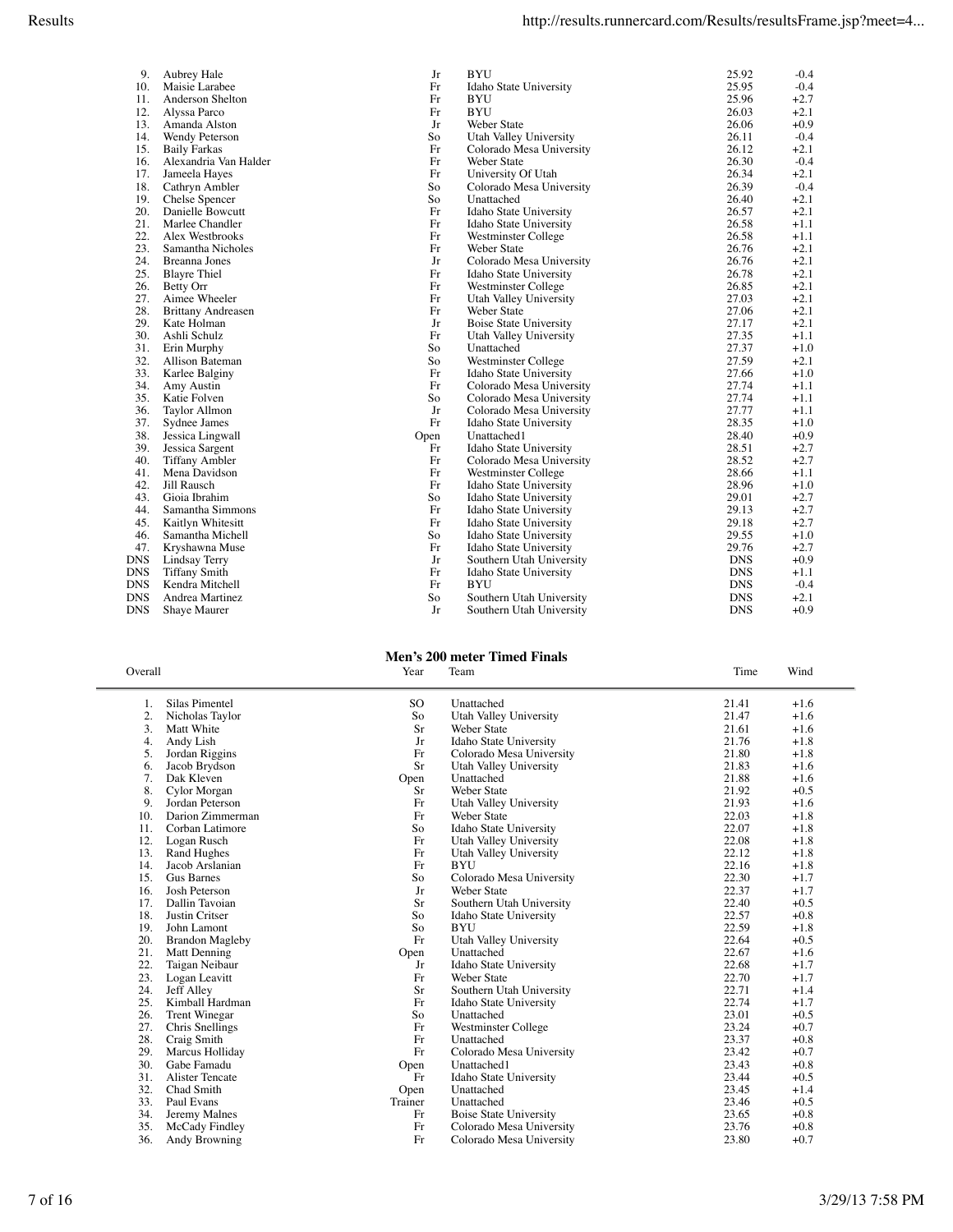| 37. | Wes Swaney III       | Open | Unattached               | 23.94      | $+1.7$ |
|-----|----------------------|------|--------------------------|------------|--------|
| 38. | Chris Rucker         | Fr   | Colorado Mesa University | 24.09      | $+0.8$ |
| 39. | Josh Holland         | Fr   | Idaho State University   | 24.11      | $+0.5$ |
| 40. | Alex Bernholtz       | Fr   | Colorado Mesa University | 24.17      | $+0.8$ |
| 41. | <b>Izial Toles</b>   | So   | Westminster College      | 24.82      | $+0.7$ |
| 42. | Collin Girardi       | Fr   | Colorado Mesa University | 25.22      | $+0.7$ |
| 43. | Jacob Zarpentine     | Fr   | Idaho State University   | 25.33      | $+1.4$ |
| DNS | Harley Goedhart      | Jr   | Idaho State University   | <b>DNS</b> | $+0.7$ |
| DNS | <b>Andrew Fast</b>   | Fr   | Westminster College      | <b>DNS</b> | $+0.7$ |
| DNS | Christian Barbiero   | Jr   | <b>Weber State</b>       | <b>DNS</b> | $+1.7$ |
| DNS | Bejon Bryant         | Jr   | <b>BYU</b>               | <b>DNS</b> | $+0.5$ |
| DNS | <b>Trent Blair</b>   | Open | Unattached               | <b>DNS</b> | $+0.7$ |
| DNS | Benjamin Meyer       | Fr   | <b>BYU</b>               | <b>DNS</b> | $+1.7$ |
| DNS | Sir Wright           | Open | Colorado Mesa University | <b>DNS</b> | $+0.8$ |
| DNS | Andy Rounds          | Fr   | Unattached               | <b>DNS</b> | $+1.6$ |
| DNS | Jacob Dudley         | So   | Idaho State University   | <b>DNS</b> | $+1.4$ |
| DNS | <b>Steven Wacker</b> | Fr   | Idaho State University   | <b>DNS</b> | $+1.4$ |
| DNS | <b>Austin Cramer</b> |      | Unattached               | <b>DNS</b> | $+1.4$ |
|     |                      |      |                          |            |        |

#### **Women's 5000 meter Timed Finals**

| Overall    |                        | Year | Team                     | Time       |
|------------|------------------------|------|--------------------------|------------|
|            | Kodi Kleven            | Jr   | Unattached               | 16:55.13   |
|            | Kayla Blackford        | Jr   | Weber State              | 17:52.75   |
| 3.         | Angela Blackham        | Sr   | Utah Valley University   | 18:16.63   |
|            | Darian Sharp           | Fr   | Utah Valley University   | 18:34.93   |
|            | Jenna Deelstra         | Sr   | Weber State              | 18:47.78   |
| 6.         | <b>Bridget Hazel</b>   | Fr   | Utah Valley University   | 18:59.13   |
|            | Natalie Clark          | Jr   | Weber State              | 19:26.90   |
| 8.         | Courtney Garner        | So   | Weber State              | 19:46.11   |
| 9.         | <b>Brandy Petersen</b> | Fr   | Southern Utah University | 20:02.92   |
| 10.        | Nicole Woodring        | Fr   | Utah State University    | 20:15.16   |
| 11.        | Tessa Brown            |      | Utah State University    | 20:15.99   |
| 12.        | Mayra Garcia           | Fr   | Colorado Mesa University | 20:17.24   |
| <b>DNF</b> | <b>Hilary Troutner</b> | Jr   | University Of Utah       | <b>DNF</b> |
| <b>DNF</b> | Krystal Harper         | Sr   | Utah Valley University   | <b>DNF</b> |
| <b>DNS</b> | Ally Deeter            | Jr   | Utah Valley University   | <b>DNS</b> |
| <b>DNS</b> | Dacia Hunter           | Fr   | Utah State University    | <b>DNS</b> |
| <b>DNS</b> | Celeste Gutzman        | Fr   | Utah Valley University   | <b>DNS</b> |

# **Men's 5000 meter Timed Finals**<br>Year Team

| Overall | Year | <b>CONTRACTOR</b><br>leam | $\sim$<br>ime |
|---------|------|---------------------------|---------------|
|         |      |                           |               |

| Josh McCabe          | <b>Sr</b> | Utah Valley University   | 15:21.60   |
|----------------------|-----------|--------------------------|------------|
| Seth Gutzwiller      | Open      | Unattached1              | 15:50.21   |
| Oliver Lange         | Jr        | Westminster College      | 16:00.61   |
| Chris Brower         | Open      | Unattached1              | 16:05.28   |
| Josh Monsen          | Fr        | Utah Valley University   | 16:18.64   |
| Ray Miller           | Jr        | Idaho State University   | 16:22.23   |
| Cody Buhler          | Fr        | Unattached               | 16:25.40   |
| Nate May             | So        | Colorado Mesa University | 16:58.80   |
| Logan Wood           | Fr        | Utah Valley University   | <b>DNF</b> |
| Chris Dorton         | Jr        | Utah Valley University   | <b>DNF</b> |
| Jaxon Hansen         | Fr        | Utah Valley University   | <b>DNS</b> |
| <b>Brenden Emery</b> | Fr        | Utah Valley University   | <b>DNS</b> |
| Brian Palmer         | <b>Sr</b> | <b>BYU</b>               | <b>DNS</b> |
| Kevin Chamberlain    | Fr        | Utah Valley University   | <b>DNS</b> |
|                      |           |                          |            |

### Overall **The Contract of Contract Contract Contract Contract Contract Contract Contract Contract Contract Contract Contract Contract Contract Contract Contract Contract Contract Contract Contract Contract Contract Contract**

# **Women's 4x400 Timed Finals**<br>Team

|            | Utah Valley University A   | Utah Valley University        | 3:53.45    |
|------------|----------------------------|-------------------------------|------------|
|            | University Of Utah A       | University Of Utah            | 3:54.29    |
|            | Weber State A              | Weber State                   | 3:56.42    |
| 4.         | Southern Utah University A | Southern Utah University      | 3:58.19    |
|            | Colorado Mesa University A | Colorado Mesa University      | 4:08.47    |
| 6.         | Boise State University A   | <b>Boise State University</b> | 4:11.76    |
|            | Idaho State University C   | Idaho State University        | 4:17.75    |
| 8.         | Idaho State University A   | Idaho State University        | 4:20.42    |
| 9.         | Idaho State University B   | Idaho State University        | 4:22.76    |
| 10.        | Colorado Mesa University B | Colorado Mesa University      | 4:24.75    |
| <b>DNS</b> | Weber State B              | Weber State                   | <b>DNS</b> |
| <b>DNS</b> | Colorado Mesa University C | Colorado Mesa University      | <b>DNS</b> |
| <b>DNS</b> | Southern Utah University B | Southern Utah University      | <b>DNS</b> |
|            |                            |                               |            |

**Men's 4x400 Timed Finals**<br>Team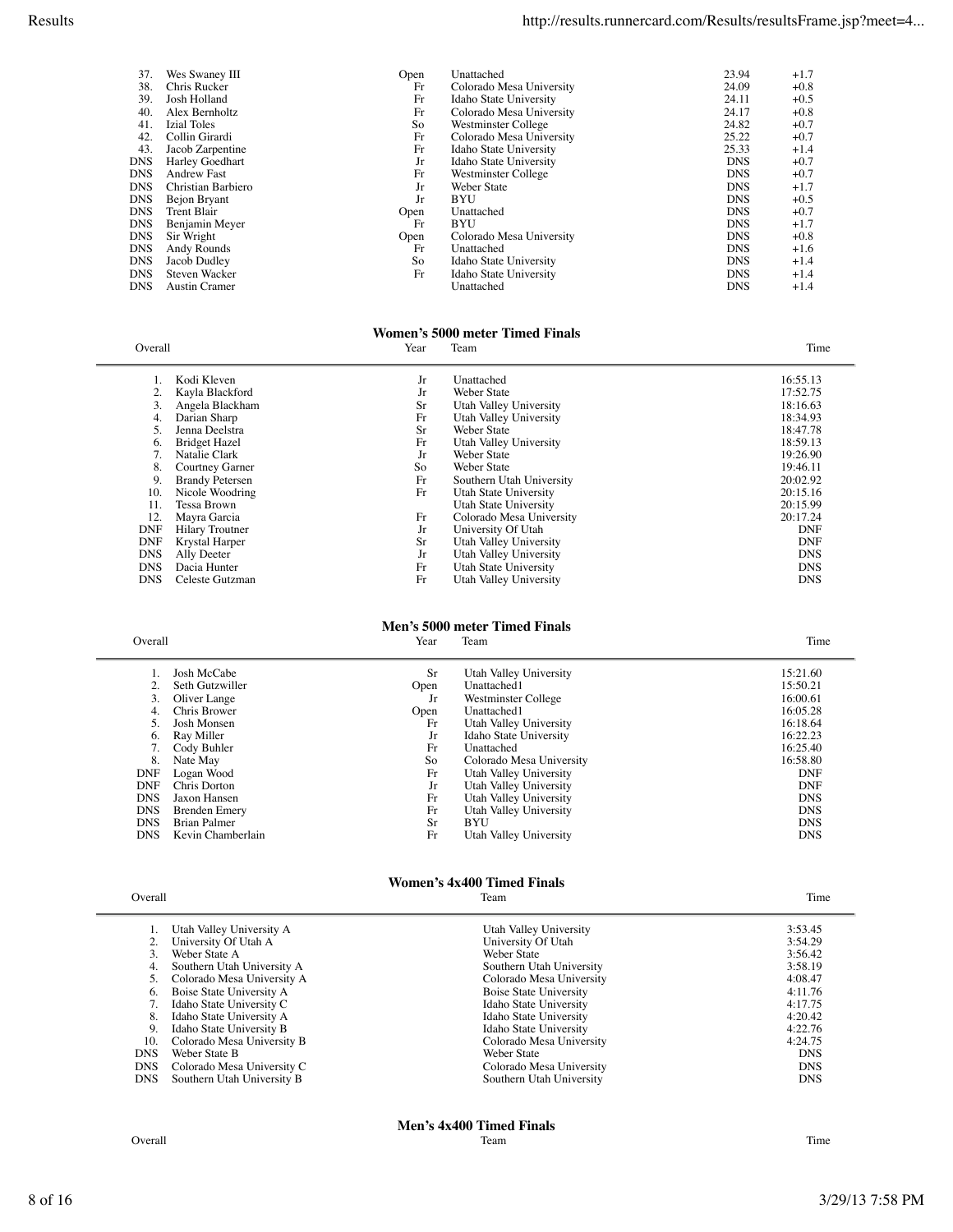|      | Weber State A              | Weber State                   | 3:17.36    |
|------|----------------------------|-------------------------------|------------|
|      | Southern Utah University A | Southern Utah University      | 3:17.81    |
| 3.   | Colorado Mesa University A | Colorado Mesa University      | 3:18.97    |
| 4.   | Utah Valley University A   | Utah Valley University        | 3:19.56    |
| 5.   | Unattached1 A              | Unattached1                   | 3:19.73    |
| 6.   | Idaho State University B   | Idaho State University        | 3:23.24    |
|      | Weber State B              | Weber State                   | 3:25.58    |
| 8.   | Boise State University A   | <b>Boise State University</b> | 3:29.72    |
| 9.   | Idaho State University A   | Idaho State University        | 3:30.76    |
| 10.  | Idaho State University C   | Idaho State University        | 3:42.79    |
| DNF  | BYU A                      | <b>BYU</b>                    | <b>DNF</b> |
| DNS. | Weber State D              | <b>Weber State</b>            | <b>DNS</b> |
| DNS  | Weber State C              | <b>Weber State</b>            | <b>DNS</b> |
| DNS  | Boise State University B   | <b>Boise State University</b> | <b>DNS</b> |
| DNS. | <b>BYU B</b>               | <b>BYU</b>                    | <b>DNS</b> |
|      |                            |                               |            |

## **Men's Discus Finals**

| Overall    |                      | Year      | Team                     | Metric     | English    |
|------------|----------------------|-----------|--------------------------|------------|------------|
|            | Winston Wilkinson    | Jr        | <b>BYU</b>               | 49.55      | 162-06.75  |
| 2.         | Jacob Foutz          | Fr        | <b>BYU</b>               | 49.38      | 162-00     |
| 3.         | Jayson Kovar         | Fr        | Southern Utah University | 49.07      | 161-00     |
| 4.         | <b>Dustin Martin</b> | Jr        | <b>Weber State</b>       | 49.06      | 160-11.50  |
| 5.         | Ethan Anderson       | <b>Sr</b> | <b>Weber State</b>       | 46.47      | 152-05.50  |
| 6.         | Aaron Clark          | Jr        | <b>BYU</b>               | 44.13      | 144-09.50  |
| 7.         | Joshua Weirich       | Jr        | <b>BYU</b>               | 43.88      | 143-11.50  |
| 8.         | Sam Corbet           | Jr        | Idaho State University   | 43.35      | 142-02.75  |
| 9.         | Chase Dalton         | Jr        | <b>BYU</b>               | 43.31      | 142-01     |
| 10.        | Matt O Farrell       | Jr        | Idaho State University   | 40.12      | 131-07.50  |
| 11.        | Clinton Prestwich    | <b>Sr</b> | <b>BYU</b>               | 38.70      | 126-11.50  |
| 12.        | <b>Jeff Stewart</b>  | Open      | Colorado Mesa University | 37.80      | 124-00.25  |
| 13.        | Keanan Garnes        | Fr        | Colorado Mesa University | 37.53      | 123-01.50  |
| 14.        | Christian Coleman    | Open      | Unattached1              | 32.08      | 105-03     |
| 15.        | Stephen Wickhamshire | Sr        | Utah Valley University   | 31.84      | 104-05.50  |
| 16.        | <b>Austin Cramer</b> |           | Unattached               | 31.35      | 102-10.25  |
| 17.        | Cameron Morley       | Fr        | Colorado Mesa University | 30.72      | 100-09.50  |
| 18.        | Tim Gulley           | So        | Westminster College      | 28.92      | 94-10.50   |
| 19.        | <b>Marcus</b> Pratt  | So        | Utah Valley University   | 27.54      | 90-04.25   |
| 20.        | John Carlton         | Jr        | Colorado Mesa University | 25.67      | 84-02.75   |
| 21.        | Ryan Reasoner        | Fr        | Colorado Mesa University | 21.35      | 70-00.50   |
| 22.        | Stephan Fisher       | Fr        | Colorado Mesa University | 19.42      | 63-08.50   |
| <b>DNS</b> | <b>Jeff Stewart</b>  | Open      | Unattached               | <b>DNS</b> | <b>DNS</b> |
| <b>DNS</b> | <b>Andrew Blaser</b> |           | Unattached               | <b>DNS</b> | <b>DNS</b> |
| <b>DNS</b> | Mike O Farrell       | Jr        | Idaho State University   | <b>DNS</b> | <b>DNS</b> |
| <b>DNS</b> | Chris Johnson        | Open      | Southern Utah University | <b>DNS</b> | <b>DNS</b> |
| <b>DNS</b> | Dennis Christensen   | Fr        | BYU                      | <b>DNS</b> | <b>DNS</b> |

### Top 9 advance to the Finals by Mark

| Overall     |                          | Year      | Team                          | Metric            | English     |
|-------------|--------------------------|-----------|-------------------------------|-------------------|-------------|
| 1.          | Destanae Howerton-Davis  | Jr        | University Of Utah            | 14.20 q           | 46-07.00 q  |
| 2.          | Jennika Wright           | So        | Southern Utah University      | $13.96$ q         | 45-09.50 q  |
| 3.          | Maryn Pincock            | <b>Sr</b> | Utah Valley University        | 13.96 q           | 45-09.50 q  |
| 4.          | Spela Hus                | Open      | Unattached                    | $13.68$ q         | 44-10.50 q  |
| 5.          | Maci Bingham             | So        | Idaho State University        | 13.30q            | 43-07.50 q  |
| 6.          | Brianna French           |           | Unattached                    | $13.28 \text{ q}$ | 43-06.75 q  |
| 7.          | Whitney Singleton        | Jr        | Southern Utah University      | 13.25 q           | 43-05.75 q  |
| 8.          | Lacie Rasley             | Fr        | <b>Boise State University</b> | $13.18 \text{ q}$ | 43-03.00 q  |
| 9.          | Candus Ford              | Sr        | University Of Utah            | $13.17$ q         | 43-02.50 q  |
| 10.         | Ashley Ehardt            | Fr        | <b>BYU</b>                    | 12.80             | 42-00.00    |
| 11.         | <b>Britlie Silvester</b> | Fr        | <b>Weber State</b>            | 12.78             | 41-11.25    |
| 12.         | Rylee Mulitalo           | So        | Southern Utah University      | 12.72             | 41-08.75    |
| 13.         | Sosina Salima            | Fr        | University Of Utah            | 12.67             | 41-06.75    |
| 14.         | Sharrisa Thayer          | So        | <b>BYU</b>                    | 12.50             | 41-00.25    |
| 15.         | Cynthia Sanchez          | <b>Sr</b> | University Of Utah            | 12.07             | 39-07.25    |
| 16.         | Chelsey Stegelmeier      | So        | Utah Valley University        | 12.04             | 39-06.00    |
| 17.         | Kassandra Reynolds       | Jr        | <b>Weber State</b>            | 11.85             | 38-10.50    |
| 18.         | Keila Utu                | Fr        | Colorado Mesa University      | 11.70             | 38-04.75    |
| 19.         | Whitney Amoth            | Fr        | Boise State University        | 11.68             | 38-03.75    |
| 20.         | Victoria Rodriguez       | Fr        | <b>Boise State University</b> | 11.66             | 38-03.00    |
| 21.         | Caryn Wendt              | Fr        | Idaho State University        | 11.44             | 37-06.50    |
| 22.         | Rachel Garrett           | Fr        | Utah Valley University        | 11.39             | 37-04.50    |
| 23.         | Amanda Pais              | Sr        | University Of Utah            | 11.31             | 37-01.25    |
| 24.         | Meegan Corrigan          | Fr        | Idaho State University        | 9.84              | 32-03.50    |
| 25.         | Trish Adams              | Fr        | Utah State University         | 9.77              | 32-00.75    |
| 26.         | Kryshawna Muse           | Fr        | Idaho State University        | 8.35              | 27-04.75    |
| <b>FOUL</b> | Gretchen Lohse           | Fr        | Idaho State University        | <b>FOUL</b>       | <b>FOUL</b> |
| <b>DNS</b>  | Josie Payne              | Fr        | Utah State University         | <b>DNS</b>        | <b>DNS</b>  |
| <b>DNS</b>  | Abby Andrews             | So        | Utah State University         | <b>DNS</b>        | <b>DNS</b>  |

**Women's Shot Put Trials**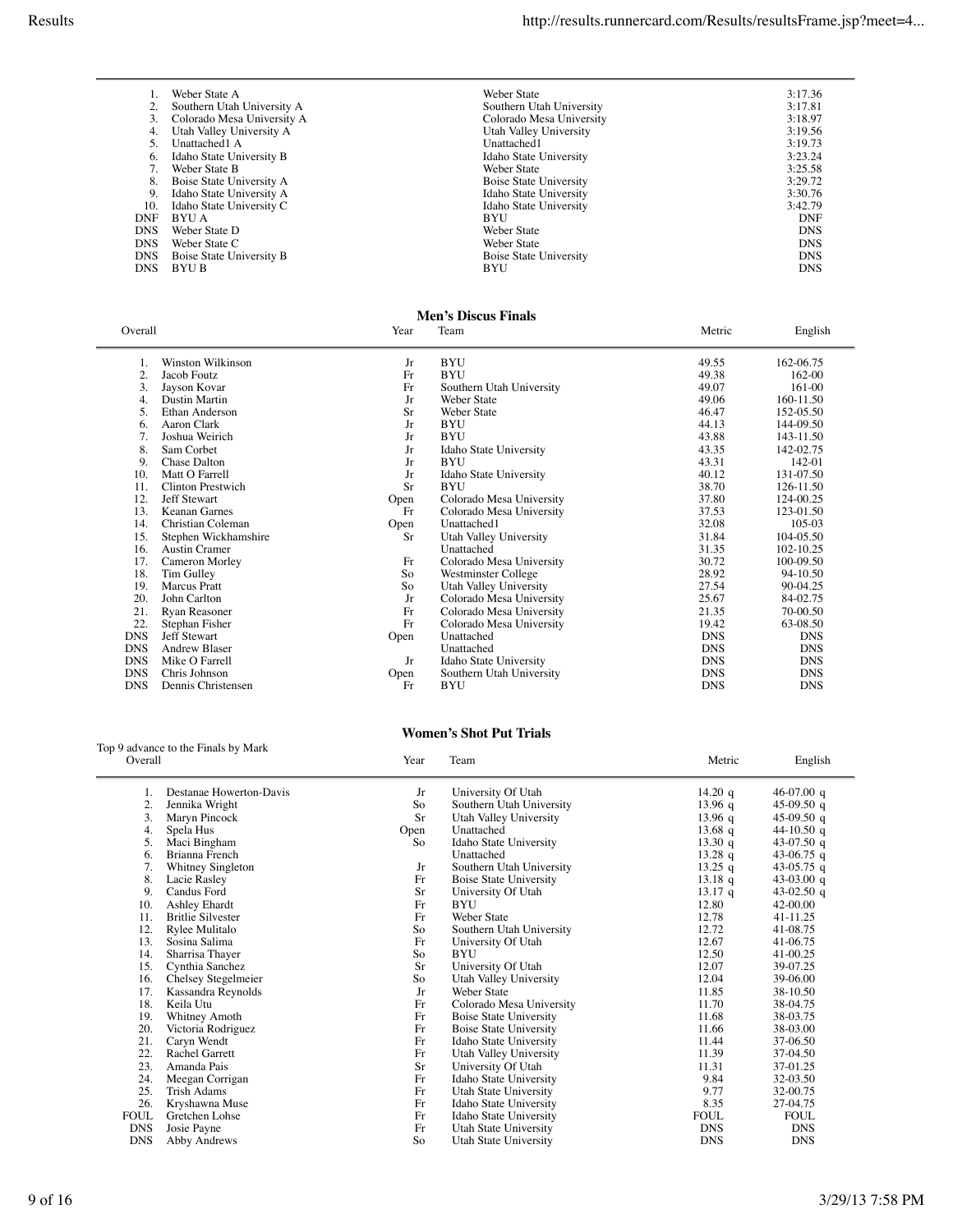| DNS Mercedes Crouch | Idaho State University | DNS | <b>DNS</b> |
|---------------------|------------------------|-----|------------|
| DNS – Alanna Nulph  | University Of Utah     | DNS | DNS -      |

### **Men's Javelin Trials**

| Top 9 advance to the Finals by Mark<br>Overall |                        | Year      | Team                     | Metric     | English     |  |
|------------------------------------------------|------------------------|-----------|--------------------------|------------|-------------|--|
|                                                | Kyle Baker             | Jr        | <b>BYU</b>               | 63.93 q    | $209-09$ q  |  |
| 2.                                             | <b>Chase Dalton</b>    | Jr        | <b>BYU</b>               | $60.92\ q$ | 199-10.50 q |  |
| 3.                                             | <b>Justin Watts</b>    | Sr        | Weber State              | 54.00 $q$  | $177-02$ q  |  |
| 4.                                             | Mark Jones             | Jr        | Utah Valley University   | 51.95 q    | 170-05.25 q |  |
| 5.                                             | Collin Butterfield     | Fr        | Utah State University    | 50.31 $q$  | 165-00.75 q |  |
| 6.                                             | Michael McPherson      | So        | Utah Valley University   | 50.19 $q$  | $164-08$ q  |  |
| 7.                                             | Addison Gisaffi        | SO.       | Idaho State University   | 49.25 q    | $161-07$ q  |  |
| 8.                                             | Chase Davis            | Fr        | Utah Valley University   | 48.89 q    | 160-04.75 q |  |
| 9.                                             | Joshua Weirich         | Jr        | BYU                      | 47.60 $q$  | 156-02 q    |  |
| 10.                                            | <b>Chandler Rieske</b> | Open      | Unattached1              | 47.10      | 154-06.25   |  |
| 11.                                            | Randy Brown            | Jr        | Colorado Mesa University | 45.52      | 149-04.25   |  |
| 12.                                            | Jacob Zarpentine       | Fr        | Idaho State University   | 44.72      | 146-08.75   |  |
| 13.                                            | Riley ONeal            | Fr        | Utah Valley University   | 43.71      | 143-04.75   |  |
| 14.                                            | Ryan Reasoner          | Fr        | Colorado Mesa University | 41.12      | 134-11      |  |
| 15.                                            | Jeff Stewart           | Open      | Colorado Mesa University | 40.18      | 131-10      |  |
| 16.                                            | Cameron Morley         | Fr        | Colorado Mesa University | 39.16      | 128-05.75   |  |
| 17.                                            | John Carlton           | Jr        | Colorado Mesa University | 38.22      | 125-04.75   |  |
| 18.                                            | Sam Hawkins            | <b>JR</b> | Utah State University    | 35.26      | 115-08.25   |  |
| 19.                                            | Stephan Fisher         | Fr        | Colorado Mesa University | 20.03      | 65-08.50    |  |
| <b>DNS</b>                                     | Jeff Stewart           | Open      | Unattached               | <b>DNS</b> | <b>DNS</b>  |  |
| <b>DNS</b>                                     | David Prieto           | Open      | Unattached1              | <b>DNS</b> | <b>DNS</b>  |  |
| <b>DNS</b>                                     | Chris Rucker           | Fr        | Colorado Mesa University | <b>DNS</b> | <b>DNS</b>  |  |

### **Women's Long Jump Trials**

| Overall    | Top 9 advance to the Finals by Mark | Year      | Team                          | Metric     | English      | Wind |
|------------|-------------------------------------|-----------|-------------------------------|------------|--------------|------|
|            | Katy Hufford                        | Fr        | Weber State                   | 5.53 q     | 18-01.75 q   | q    |
| 2.         | Kimberly Miller                     | So        | <b>Boise State University</b> | 5.46 $q$   | $17-11.00$ q | q    |
| 3.         | Mykah Heaton                        | Fr        | Utah Valley University        | 5.44 $q$   | $17-10.25$ q | q    |
| 4.         | Regina Okoye                        | Fr        | Weber State                   | 5.40 q     | 17-08.50 q   | q    |
| 5.         | <b>Whitney Rowe</b>                 | Fr        | Colorado Mesa University      | 5.31 $q$   | $17-05.00$ q | q    |
| 6.         | Shayla Neibauer                     | So        | Idaho State University        | 5.30 $q$   | 17-04.75 q   | q    |
| 7.         | Kami Shupe                          | <b>Sr</b> | Weber State                   | $5.20\ q$  | $17-00.75$ q | q    |
| 8.         | Lexie Esplin                        | So        | Utah Valley University        | 5.10q      | $16-08.75$ q | q    |
| 9.         | Aimee Wheeler                       | Fr        | Utah Valley University        | $5.02\ q$  | $16-05.75$ q | q    |
| 10.        | Kaitlin Keller                      | Fr        | Idaho State University        | 4.97       | 16-03.75     |      |
| 11.        | Ali Shields                         | Jr        | Utah Valley University        | 4.92       | 16-01.75     |      |
| 12.        | Alex Westbrooks                     | Fr        | Westminster College           | 4.90       | 16-01.00     |      |
| 13.        | MaKenzie Gunter                     | So        | Idaho State University        | 4.90       | 16-01.00     |      |
| 14.        | Autumn Robertson                    | Jr        | Utah Valley University        | 4.80       | 15-09.00     |      |
| 15.        | Samantha Nicholes                   | Fr        | Weber State                   | 4.77       | 15-07.75     |      |
| 16.        | Trish Adams                         | Fr        | Utah State University         | 4.77       | 15-07.75     |      |
| 17.        | Becca Aplington                     | So        | Idaho State University        | 4.72       | 15-05.75     |      |
| 18.        | Jessica Lingwall                    | Open      | Unattached1                   | 4.66       | 15-03.50     |      |
| 19.        | <b>Brianne Ghosh</b>                | Fr        | Colorado Mesa University      | 4.63       | 15-02.25     |      |
| 20.        | Sydnee James                        | Fr        | Idaho State University        | 4.14       | 13-07.00     |      |
| <b>DNS</b> | Reegan Van Engen                    | Fr        | Southern Utah University      | <b>DNS</b> | <b>DNS</b>   |      |
| <b>DNS</b> | Mellissa Keltner                    | <b>Sr</b> | <b>BYU</b>                    | <b>DNS</b> | <b>DNS</b>   |      |
| <b>DNS</b> | Daphne Jones                        | <b>FR</b> | Utah State University         | <b>DNS</b> | <b>DNS</b>   |      |
| <b>DNS</b> | Josie Payne                         | Fr        | Utah State University         | <b>DNS</b> | <b>DNS</b>   |      |

### **Men's Long Jump Trials**

| Top 9 advance to the Finals by Mark<br>Overall<br>Year |                       |           |                          |            |              |      |
|--------------------------------------------------------|-----------------------|-----------|--------------------------|------------|--------------|------|
|                                                        |                       |           | Team                     | Metric     | English      | Wind |
|                                                        | John Glazier          | Fr        | <b>BYU</b>               | $7.21\;q$  | $23-07.75$ q |      |
|                                                        | Logan Leavitt         | Fr        | Weber State              | $7.20\,$ q | $23-07.50$ q |      |
|                                                        | Cylor Morgan          | Sr        | Weber State              | 7.19q      | $23-07.00$ q |      |
| 4.                                                     | <b>Scott Matheson</b> | Fr        | BYU                      | $7.13\ q$  | $23-04.75$ q |      |
| 5.                                                     | Chris Struckman       | Sr        | Weber State              | 6.80q      | $22-03.75$ q |      |
| 6.                                                     | Austin Cramer         |           | Unattached               | 6.77 $q$   | $22-02.50$ q |      |
|                                                        | Stephen Wilson        | Jr        | Southern Utah University | $6.68\;q$  | $21-11.00$ q |      |
| 8.                                                     | Justin Critser        | So        | Idaho State University   | 6.65 q     | $21-09.75$ q |      |
| 9.                                                     | Wes Swaney III        | Open      | Unattached               | $6.61$ q   | $21-08.25$ q | q    |
| 10.                                                    | Jonathan Ferguson     | So        | <b>BYU</b>               | 6.57       | 21-06.75     |      |
| 11.                                                    | Justin Wallace        | So        | Colorado Mesa University | 6.39       | 20-11.50     |      |
| 12.                                                    | Matarai Rowe          | Open      | Colorado Mesa University | 6.36       | 20-10.50     |      |
| 13.                                                    | Matt Williams         | <b>Sr</b> | Utah Valley University   | 6.36       | 20-10.50     |      |
| 14.                                                    | Craig Smith           | Fr        | Unattached               | 6.12       | 20-01.00     |      |
| 15.                                                    | Camden Gillens        | Fr        | Utah State University    | 6.08       | 19-11.25     |      |
| 16.                                                    | CJ ONeal              | <b>FR</b> | Utah State University    | 6.05       | 19-10.25     |      |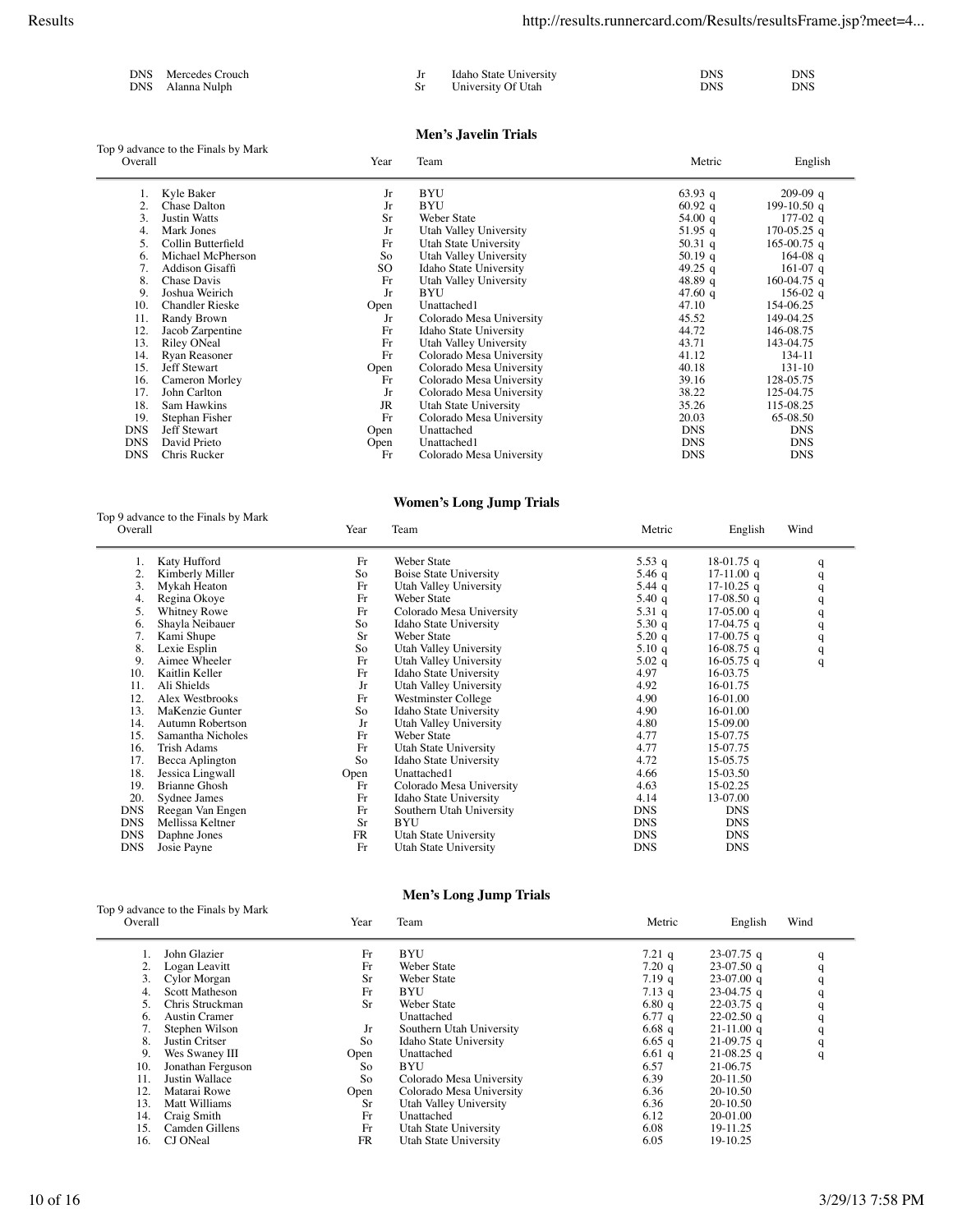| 17.        | <b>Ty Rosser</b>     | So   | Utah Valley University   | 6.05        | 19-10.25    |
|------------|----------------------|------|--------------------------|-------------|-------------|
| 18.        | Ethan Baier          | Fr   | Colorado Mesa University | 5.93        | 19-05.50    |
| 19.        | Garret Wood          | Jr   | Idaho State University   | 5.92        | 19-05.00    |
| 20.        | Tallon Robertson     | Jr   | Unattached               | 5.91        | 19-04.75    |
| 21.        | Stephan Fisher       | Fr   | Colorado Mesa University | 5.83        | 19-01.50    |
| 22.        | Kevin Brough         | Fr   | Utah State University    | 5.77        | 18-11.25    |
| 23.        | Michael Ashton       | Jr   | Utah Valley University   | 5.76        | 18-10.75    |
| 24.        | Jacob Zarpentine     | Fr   | Idaho State University   | 5.56        | 18-03.00    |
| 25.        | Cameron Morley       | Fr   | Colorado Mesa University | 5.50        | 18-00.50    |
| 26.        | Kevin Hobbs          | Open | Colorado Mesa University | 5.43        | 17-09.75    |
| 27.        | <b>Marcus</b> Pratt  | So   | Utah Valley University   | 5.43        | 17-09.75    |
| 28.        | Ryan Reasoner        | Fr   | Colorado Mesa University | 5.36        | 17-07.00    |
| FOUL       | Michael McPherson    | So   | Utah Valley University   | <b>FOUL</b> | <b>FOUL</b> |
| <b>DNS</b> | Sir Wright           | Open | Colorado Mesa University | <b>DNS</b>  | <b>DNS</b>  |
| <b>DNS</b> | Jacob Dudley         | So   | Idaho State University   | <b>DNS</b>  | <b>DNS</b>  |
| <b>DNS</b> | <b>Bryson Strupp</b> | Jr   | Unattached               | <b>DNS</b>  | <b>DNS</b>  |
| <b>DNS</b> | <b>Chase Dalton</b>  | Jr   | <b>BYU</b>               | <b>DNS</b>  | <b>DNS</b>  |
| <b>DNS</b> | Joshua Weirich       | Jr   | <b>BYU</b>               | <b>DNS</b>  | <b>DNS</b>  |
|            |                      |      |                          |             |             |

#### **Women's High Jump Finals**

| Overall    |                        | Year      | Team                     | Metric     | English    |
|------------|------------------------|-----------|--------------------------|------------|------------|
|            | <b>Taylor Stapley</b>  | <b>Sr</b> | <b>BYU</b>               | 1.67       | 5-06.00    |
| 2.         | Taylir Garrison        | Fr        | Southern Utah University | 1.62       | 5-04.00    |
|            | Kailey Hansen          | Open      | Unattached               | 1.62       | 5-04.00    |
| 4.         | Chelsey Taylor         | Fr        | Utah State University    | 1.57       | 5-02.00    |
| 5.         | Michelle Ellis         | Fr        | BYU                      | 1.52       | 5-00.00    |
| 5.         | MaKenzie Gunter        | So        | Idaho State University   | 1.52       | 5-00.00    |
| 5.         | Shaye Maurer           | Jr        | Southern Utah University | 1.52       | 5-00.00    |
| 5.         | Cheyenne Thatcher      | Sr        | Southern Utah University | 1.52       | 5-00.00    |
| 9.         | <b>Ashley Bartlett</b> | Sr        | Weber State              | 1.52       | 5-00.00    |
| 10.        | Desirae Cruse          | Fr        | Weber State              | 1.52       | 5-00.00    |
| 10.        | Autumn Robertson       | Jr        | Utah Valley University   | 1.52       | 5-00.00    |
| 12.        | Lauren Navidomskis     | So        | Weber State              | 1.52       | 5-00.00    |
| 13.        | Suzie Vozarova         | So        | University Of Utah       | 1.52       | 5-00.00    |
| 14.        | Becca Aplington        | So.       | Idaho State University   | 1.37       | 4-06.00    |
| NH         | Paige Francks          | Fr        | Utah Valley University   | NH         | NH         |
| NH         | Tiffany Ambler         | Fr        | Colorado Mesa University | <b>NH</b>  | NH         |
| NH         | Summer Richards        | So        | Utah Valley University   | NH         | NH         |
| NH         | Melissa Merrill        | Fr        | BYU                      | <b>NH</b>  | NH         |
| NH         | Shayla Neibauer        | So        | Idaho State University   | <b>NH</b>  | NH         |
| <b>DNS</b> | <b>Bailey Bars</b>     | Fr        | Idaho State University   | <b>DNS</b> | <b>DNS</b> |
| <b>DNS</b> | Megan Suitts           | Fr        | Idaho State University   | <b>DNS</b> | <b>DNS</b> |

# **Men's High Jump Finals**

| Overall    |                    | Year | Team                     | Metric     | English    |
|------------|--------------------|------|--------------------------|------------|------------|
|            | Dakota John        | Jr   | <b>BYU</b>               | 2.05       | 6-08.75    |
|            | <b>Scott Moake</b> | Open | Unattached1              | 2.00       | 6-06.75    |
|            | Sam Rockwood       | Fr   | BYU                      | 2.00       | 6-06.75    |
| 4.         | Chris Struckman    | Sr   | Weber State              | 2.00       | 6-06.75    |
|            | Justin Critser     | So   | Idaho State University   | 1.95       | 6-04.75    |
| 6.         | Mike Staker        | Sr   | Weber State              | 1.95       | 6-04.75    |
|            | Tyler Burns        | Jr   | Weber State              | 1.95       | 6-04.75    |
| 8.         | Andrew Blaser      |      | Unattached               | 1.90       | 6-02.75    |
| 9.         | Jayson Cole        | Fr   | Southern Utah University | 1.90       | 6-02.75    |
| 10.        | Chase Dalton       | Jr   | BYU                      | 1.90       | 6-02.75    |
| 11.        | <b>Ty Rosser</b>   | So   | Utah Valley University   | 1.85       | 6-00.75    |
| 12.        | Harley Goedhart    | Jr   | Idaho State University   | 1.85       | 6-00.75    |
| 12.        | Tallon Robertson   | Jr   | Unattached               | 1.85       | 6-00.75    |
| <b>NH</b>  | Ethan Baier        | Fr   | Colorado Mesa University | <b>NH</b>  | NH         |
| <b>DNS</b> | Justin Wallace     | So   | Colorado Mesa University | <b>DNS</b> | <b>DNS</b> |
| <b>DNS</b> | Avery Garner       | Open | Unattached1              | <b>DNS</b> | <b>DNS</b> |
| <b>DNS</b> | Wes Swaney III     | Open | Unattached               | <b>DNS</b> | <b>DNS</b> |
| <b>DNS</b> | Matarai Rowe       | Open | Colorado Mesa University | <b>DNS</b> | <b>DNS</b> |

#### **Men's Hammer Trials**

| Overall |                     | Year | Team                          | Metric    | English         |  |
|---------|---------------------|------|-------------------------------|-----------|-----------------|--|
|         | Matt Post           | Jr   | <b>Boise State University</b> | 61.81 $q$ | $202-09.50$ q   |  |
|         | Derek Harrebomee    | Sr.  | Weber State                   | 56.38 q   | $184 - 11.75$ q |  |
|         | Joe Stull           | So   | <b>BYU</b>                    | 51.39 q   | 168-07.25 q     |  |
|         | Ethan Anderson      | Sr.  | Weber State                   | 51.05 $q$ | 167-05.75 q     |  |
|         | Mike O Farrell      | Jr   | Idaho State University        | 50.80 $q$ | 166-08 q        |  |
| 6.      | Matt O Farrell      | Jr   | Idaho State University        | 49.10 g   | $161-01$ q      |  |
|         | Sam Corbet          | Jr   | Idaho State University        | 48.81 $q$ | 160-01.75 q     |  |
|         | <b>Justin Watts</b> | Sr.  | Weber State                   | 48.68 $q$ | 159-08.50 q     |  |
|         | Chris Johnson       | Open | Southern Utah University      | 47.99a    | $157-05.25$ a   |  |

 $\overline{a}$ 

Top 9 advance to the Finals by Mark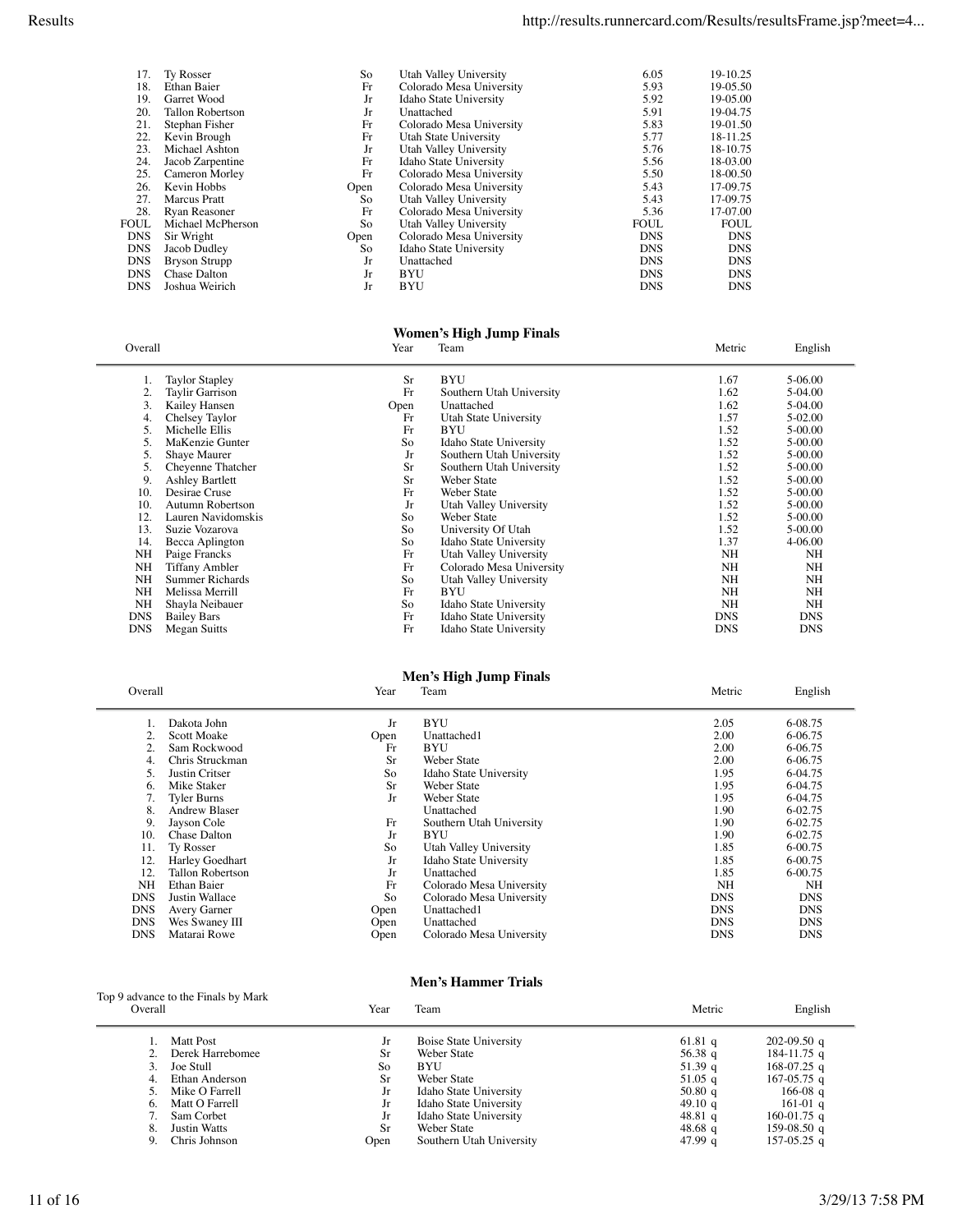| 10.        | Craig Merkley       | So   | Unattached               | 47.22       | 154-11      |
|------------|---------------------|------|--------------------------|-------------|-------------|
| 11.        | Jacob Foutz         | Fr   | <b>BYU</b>               | 45.76       | 150-01.50   |
| 12.        | Dustin Martin       | Jr   | Weber State              | 42.61       | 139-09.50   |
| 13.        | Mark Jones          | Jr   | Utah Valley University   | 39.42       | 129-04      |
| 14.        | Colten Deters       | Fr   | Unattached               | 38.76       | 127-02      |
| 15.        | <b>Grant Evans</b>  | Fr   | Southern Utah University | 38.14       | 125-01.50   |
| 16.        | <b>Jeff Stewart</b> | Open | Colorado Mesa University | 32.71       | 107-03.75   |
| 17.        | Keanan Garnes       | Fr   | Colorado Mesa University | 32.17       | 105-06.50   |
| FOUL       | Jordan Parker       | So.  | Southern Utah University | <b>FOUL</b> | <b>FOUL</b> |
| <b>DNS</b> | Jeff Stewart        | Open | Unattached               | <b>DNS</b>  | <b>DNS</b>  |
| <b>DNS</b> | Tim Gulley          | So   | Westminster College      | <b>DNS</b>  | <b>DNS</b>  |
|            |                     |      |                          |             |             |

### **Women's Discus Trials**

| Top 9 advance to the Finals by Mark |      |     |        |                   |
|-------------------------------------|------|-----|--------|-------------------|
| Overall                             | Year | eam | Metric | $\sim$<br>English |

 $\equiv$ 

 $\overline{a}$ 

| 1.          | Destanae Howerton-Davis     | Jr | University Of Utah            | 49.45 $q$         | 162-02.75 q |
|-------------|-----------------------------|----|-------------------------------|-------------------|-------------|
| 2.          | Brianna French              |    | Unattached                    | $47.44 \text{ q}$ | 155-07.75 q |
| 3.          | Maryn Pincock               | Sr | Utah Valley University        | 44.32 q           | 145-05 q    |
| 4.          | Maci Bingham                | So | Idaho State University        | 43.06 $q$         | 141-03.25 q |
| 5.          | Candus Ford                 | Sr | University Of Utah            | 42.75 q           | 140-03 q    |
| 6.          | <b>Brittany Critchfield</b> | Jr | <b>BYU</b>                    | 42.66 $q$         | 139-11.50 q |
| 7.          | Rylee Mulitalo              | So | Southern Utah University      | 42.00 $q$         | 137-09.50 q |
| 8.          | Mercedes Crouch             | Jr | Idaho State University        | 41.82 q           | 137-02.50 q |
| 9.          | <b>Madison Pachner</b>      | Fr | <b>BYU</b>                    | 41.64 $q$         | 136-07.25 q |
| 10.         | Deezbaa Whaley              | Jr | <b>BYU</b>                    | 41.44             | 135-11.50   |
| 11.         | Jennika Wright              | So | Southern Utah University      | 41.04             | 134-07.75   |
| 12.         | <b>Tiffany Hellstrom</b>    | Jr | <b>Weber State</b>            | 39.08             | 128-02.50   |
| 13.         | Lacie Rasley                | Fr | <b>Boise State University</b> | 38.95             | 127-09.50   |
| 14.         | Sadi Hoyt                   | Jr | Southern Utah University      | 38.42             | 126-00.50   |
| 15.         | Rachel Garrett              | Fr | Utah Valley University        | 36.91             | 121-01.25   |
| 16.         | Ashley Ehardt               | Fr | <b>BYU</b>                    | 36.52             | 119-09.75   |
| 17.         | Meegan Corrigan             | Fr | Idaho State University        | 36.40             | 119-05      |
| 18.         | Abby Aguiar-Fuller          | So | <b>BYU</b>                    | 36.12             | 118-06      |
| 19.         | Amanda Pais                 | Sr | University Of Utah            | 36.06             | 118-03.75   |
| 20.         | Caryn Wendt                 | Fr | Idaho State University        | 35.40             | 116-01.75   |
| 21.         | Megan Suitts                | Fr | Idaho State University        | 34.70             | 113-10.25   |
| 22.         | Gretchen Lohse              | Fr | Idaho State University        | 34.03             | 111-07.75   |
| 23.         | Kendra Naibauer             | Fr | Colorado Mesa University      | 31.83             | 104-05.25   |
| 24.         | Chelsey Stegelmeier         | So | Utah Valley University        | 31.27             | 102-07      |
| 25.         | Julia Klingler              | So | Utah State University         | 31.13             | 102-01.50   |
| <b>FOUL</b> | <b>Katelyn Downing</b>      | Fr | Colorado Mesa University      | <b>FOUL</b>       | <b>FOUL</b> |
| <b>FOUL</b> | Meaghan Heffelfinger        | Fr | <b>BYU</b>                    | <b>FOUL</b>       | <b>FOUL</b> |
| <b>FOUL</b> | Whitney Amoth               | Fr | <b>Boise State University</b> | <b>FOUL</b>       | <b>FOUL</b> |
| <b>FOUL</b> | Cynthia Sanchez             | Sr | University Of Utah            | <b>FOUL</b>       | <b>FOUL</b> |
| <b>DNS</b>  | Alyssa Osai                 | Sr | <b>Boise State University</b> | <b>DNS</b>        | <b>DNS</b>  |
| <b>DNS</b>  | <b>Abby Andrews</b>         | So | Utah State University         | <b>DNS</b>        | <b>DNS</b>  |

### Top 9 advance to the Finals by Mark

### **Men's Shot Put Trials**

| Overall    |                        | Year      | Team                     | Metric            | English      |
|------------|------------------------|-----------|--------------------------|-------------------|--------------|
|            | Dennis Christensen     | Fr        | <b>BYU</b>               | $16.94$ q         | 55-07 q      |
|            | Jayson Kovar           | Fr        | Southern Utah University | $15.57$ q         | 51-01 q      |
| 3.         | Colten Deters          | Fr        | Unattached               | $14.94$ q         | 49-00.25 q   |
| 4.         | Derek Harrebomee       | <b>Sr</b> | Weber State              | 14.83 q           | 48-07.75 q   |
| 5.         | Mike O Farrell         | Jr        | Idaho State University   | 14.82 $q$         | 48-07.50 q   |
| 6.         | Matt O Farrell         | Jr        | Idaho State University   | $14.78$ q         | 48-06.00 $q$ |
|            | Chris Johnson          | Open      | Southern Utah University | 14.69 q           | 48-02.25 q   |
| 8.         | Ethan Anderson         | Sr        | Weber State              | $14.10 \text{ q}$ | 46-03.00 q   |
| 9.         | <b>Grant Evans</b>     | Fr        | Southern Utah University | 13.90 q           | 45-07.25 q   |
| 10.        | Jordan Parker          | So        | Southern Utah University | 13.00             | 42-07.75     |
| 11.        | Keanan Garnes          | Fr        | Colorado Mesa University | 12.86             | 42-02.25     |
| 12.        | Chase Dalton           | Jr        | BYU                      | 11.89             | 39-00.00     |
| 13.        | Joshua Weirich         | Jr        | <b>BYU</b>               | 11.82             | 38-09.25     |
| 14.        | <b>Chandler Rieske</b> | Open      | Unattached1              | 11.79             | 38-08.25     |
| 15.        | Jeff Stewart           | Open      | Colorado Mesa University | 11.70             | 38-04.75     |
| 16.        | Tim Gulley             | So        | Westminster College      | 11.67             | 38-03.50     |
| 17.        | Chase Davis            | Fr        | Utah Valley University   | 11.67             | 38-03.50     |
| 18.        | <b>Austin Cramer</b>   |           | Unattached               | 11.32             | 37-01.75     |
| 19.        | Eric Durrant           | Fr        | Southern Utah University | 11.31             | 37-01.25     |
| 20.        | Randy Brown            | Jr        | Colorado Mesa University | 10.96             | 35-11.50     |
| 21.        | Tanner Clark           | Fr        | Utah State University    | 10.71             | 35-01.75     |
| 22.        | Christian Coleman      | Open      | Unattached1              | 10.38             | 34-00.75     |
| 23.        | John Carlton           | Jr        | Colorado Mesa University | 9.18              | 30-01.50     |
| <b>DNS</b> | Jeff Stewart           | Open      | Unattached               | DNS               | <b>DNS</b>   |

### **Women's Javelin Trials**

|                                     |      | <i>VVOLIICII 8 JAVCIIII 11 IAIS</i> |        |                                          |
|-------------------------------------|------|-------------------------------------|--------|------------------------------------------|
| Top 9 advance to the Finals by Mark |      |                                     |        |                                          |
| ∋veral                              | Year | eam                                 | Metric | $\mathbf{r}$ and $\mathbf{r}$<br>English |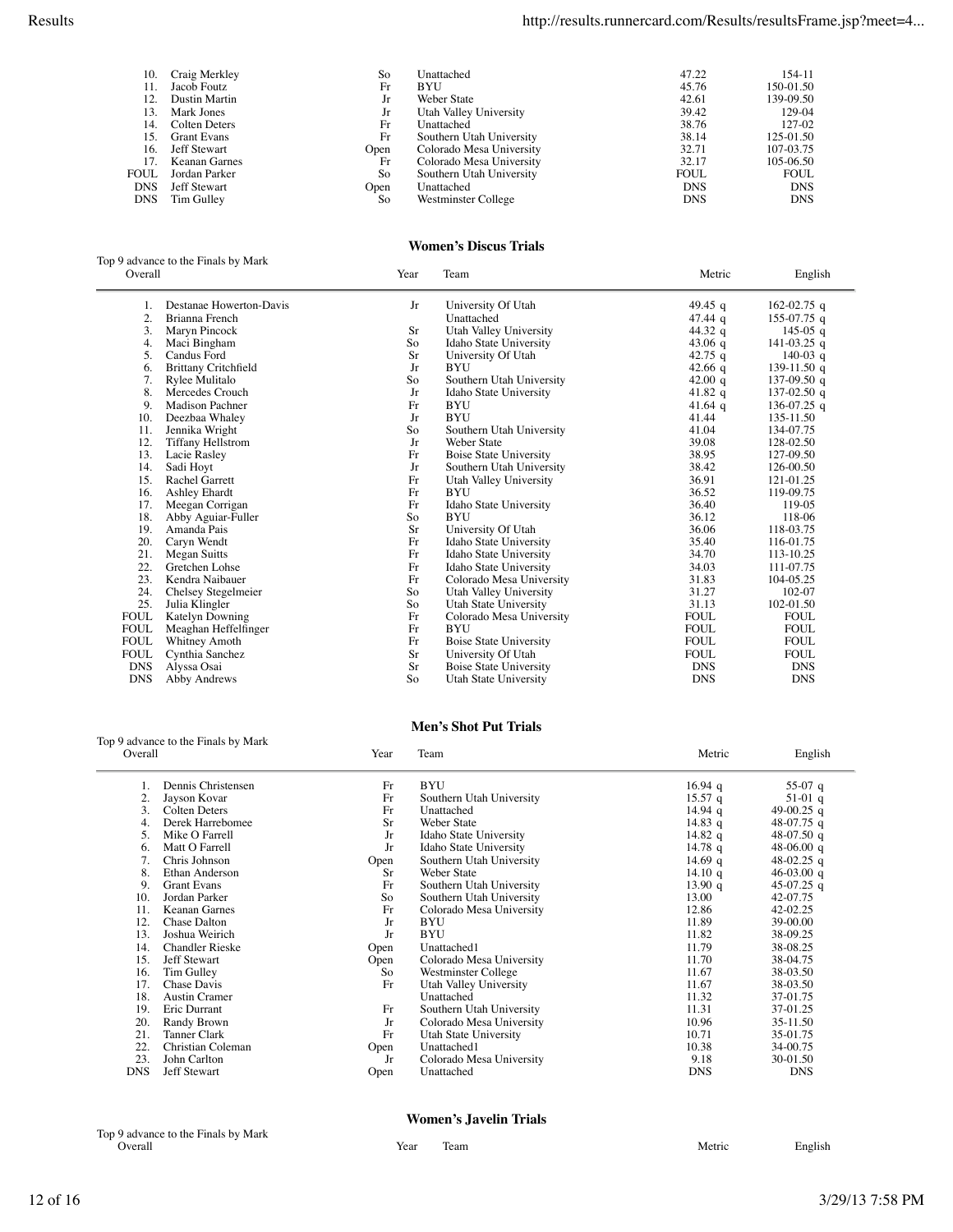|     | McKell Camp-Nielson      | <b>Sr</b> | Utah Valley University   | 47.54 q    | 155-11.75 q   |
|-----|--------------------------|-----------|--------------------------|------------|---------------|
| 2.  | <b>Tiffany Hellstrom</b> | Jr        | Weber State              | 46.69 q    | 153-02.25 q   |
| 3.  | Allyson Wardell-Andersen | Sr        | <b>BYU</b>               | 43.79 q    | 143-08 q      |
| 4.  | <b>Bailey Bars</b>       | Fr        | Idaho State University   | 42.76 q    | 140-03.50 q   |
| 5.  | Kaitlin Urmston          | So        | University Of Utah       | 42.12 q    | 138-02.25 q   |
| 6.  | Kelli Roach              | Sr        | Utah Valley University   | 41.95 q    | 137-07.50 q   |
| 7.  | <b>Whitney Fairbanks</b> | Jr        | Southern Utah University | 41.58 q    | 136-05 $q$    |
| 8.  | Joni Warnick             | Fr        | Utah Valley University   | 39.61 $q$  | 129-11.50 q   |
| 9.  | <b>Taylor Barrus</b>     | Fr        | BYU                      | 37.96 q    | $124-06.50$ q |
| 10. | Sarah Swalberg           | So        | Southern Utah University | 37.64      | 123-06        |
| 11. | Andrea Morones           | Jr        | Boise State University   | 36.56      | 119-11.25     |
| 12. | Markale Chadaz           | So        | Utah Valley University   | 36.39      | 119-04.75     |
| 13. | Cheyenne Thatcher        | Sr        | Southern Utah University | 35.50      | 116-05.75     |
| 14. | <b>Madison Summers</b>   | Fr        | Southern Utah University | 35.36      | 116-00.25     |
| 15. | Maci Bingham             | So        | Idaho State University   | 34.92      | 114-06.75     |
| 16. | KelliAnne Olsen          | So        | Utah Valley University   | 34.31      | 112-06.75     |
| 17. | Ashli Schulz             | Fr        | Utah Valley University   | 32.05      | 105-01.75     |
| 18. | Stephanie Rimmasch       | So        | Utah Valley University   | 30.81      | 101-01        |
| 19. | Trish Adams              | Fr        | Utah State University    | 29.25      | 95-11.50      |
| 20. | Shaye Maurer             | Jr        | Southern Utah University | 28.71      | 94-02.25      |
| 21. | Alisha Gregersen         | Sr        | Colorado Mesa University | 28.36      | 93-00.50      |
| 22. | Kayla Goodwin            | Fr        | University Of Utah       | 28.01      | 91-10.75      |
| 23. | Jasmine Johnson          | Jr        | Colorado Mesa University | 27.32      | 89-07.50      |
| 24. | <b>Brianne Ghosh</b>     | Fr        | Colorado Mesa University | 26.73      | 87-08.25      |
| 25. | Kaitlyn Whitesitt        | Fr        | Idaho State University   | 24.23      | 79-06         |
| DNS | Megan Suitts             | Fr        | Idaho State University   | <b>DNS</b> | <b>DNS</b>    |

## **Women's Pole Vault Finals**

|                       |         |                          |            | English    |
|-----------------------|---------|--------------------------|------------|------------|
| Klaudia Rokossa       | Sr      | University Of Utah       | 400.00     | 1312-04    |
| Rachel Fisher         | Jr      | <b>BYU</b>               | 380.00     | 1246-08.75 |
| Elisa Isakson         | So      | Weber State              | 365.00     | 1197-06    |
| Samantha Simmons      | Fr      | Idaho State University   | 365.00     | 1197-06    |
| Vanessa Bawden        | Fr      | Idaho State University   | 350.00     | 1148-03.50 |
| Amy Moffat            | Jr      | BYU                      | 350.00     | 1148-03.50 |
| Theresa Waybright     | Jr      | University Of Utah       | 350.00     | 1148-03.50 |
| Lindsey Bryant        | So      | Utah Valley University   | 335.00     | 1099-01    |
| Kristi Pratt          | Fr      | <b>BYU</b>               | 335.00     | 1099-01    |
| Gioia Ibrahim         | So      | Idaho State University   | 335.00     | 1099-01    |
| Anginae Monteverde    | So      | Unattached               | 320.00     | 1049-10.50 |
| <b>Blayre Thiel</b>   | Fr      | Idaho State University   | 320.00     | 1049-10.50 |
| Danielle Rausch       | Fr      | Idaho State University   | 320.00     | 1049-10.50 |
| Jill Rausch           | Fr      | Idaho State University   | 305.00     | 1000-07.75 |
| Samantha Michell      | So      | Idaho State University   | 305.00     | 1000-07.75 |
| Joni Warnick          | Fr      | Utah Valley University   | 305.00     | 1000-07.75 |
| <b>Tiffany Smith</b>  | Fr      | Idaho State University   | 305.00     | 1000-07.75 |
| <b>Gately Garnett</b> | Fr      | Utah Valley University   | 290.00     | 951-05.25  |
| Jessica Johnson       | Fr      | Southern Utah University | 290.00     | 951-05.25  |
| Kieran Bender         | Fr      | Colorado Mesa University | 290.00     | 951-05.25  |
| Kaitlyn Whitesitt     | Fr      | Idaho State University   | 290.00     | 951-05.25  |
| Jessica Andra         | Sr      | Unattached               | 260.00     | 853-00.25  |
| Haley Hathhorn        | Jr      | Idaho State University   | NH         | NH         |
| Jeni Christensen      | Fr      | Utah State University    | <b>DNS</b> | <b>DNS</b> |
| Kelli Ehardt          | Sr      | BYU                      | <b>DNS</b> | <b>DNS</b> |
|                       | Overall | Year                     | Team       | Metric     |

# **Women's Triple Jump Finals**

| Overall          |                                                       | Year           | Team                                                                  | Metric                  | English                          | Wind |
|------------------|-------------------------------------------------------|----------------|-----------------------------------------------------------------------|-------------------------|----------------------------------|------|
|                  | Kimberly Miller<br>Mellissa Keltner<br>Kaitlin Keller | So<br>Sr<br>Fr | <b>Boise State University</b><br><b>BYU</b><br>Idaho State University | 11.66<br>11.42<br>10.63 | 38-03.00<br>37-05.50<br>34-10.50 |      |
| 4.               | Kami Shupe<br>Ali Shields                             | Sr<br>Jr       | Weber State<br>Utah Valley University                                 | 10.55<br>10.53          | 34-07.25<br>34-06.50             |      |
| 6.<br>8.         | Regina Okoye<br>MaKenzie Gunter<br>Brianne Ghosh      | Fr<br>So<br>Fr | Weber State<br>Idaho State University<br>Colorado Mesa University     | 10.42<br>10.21<br>9.97  | 34-02.25<br>33-06.00<br>32-08.50 |      |
| 9.<br><b>DNS</b> | Lindsey Bryant<br>Reegan Van Engen                    | So<br>Fr       | Utah Valley University<br>Southern Utah University                    | 9.16<br><b>DNS</b>      | 30-00.75<br><b>DNS</b>           |      |
|                  |                                                       |                |                                                                       |                         |                                  |      |

## **Men's Triple Jump Finals**

| Overall |                                                                        | Year                   | Team                                                                                           | Metric                           | English<br>Wind                                |  |
|---------|------------------------------------------------------------------------|------------------------|------------------------------------------------------------------------------------------------|----------------------------------|------------------------------------------------|--|
| 4.      | <b>Scott Matheson</b><br>Justin Wallace<br>Matarai Rowe<br>Randy Brown | F۳<br>So<br>Open<br>Jr | <b>BYU</b><br>Colorado Mesa University<br>Colorado Mesa University<br>Colorado Mesa University | 14.15<br>13.63<br>13.30<br>13.26 | $46-05.00$<br>44-08.50<br>43-07.50<br>43-06.00 |  |

 $\overline{\phantom{a}}$ 

 $\frac{1}{2}$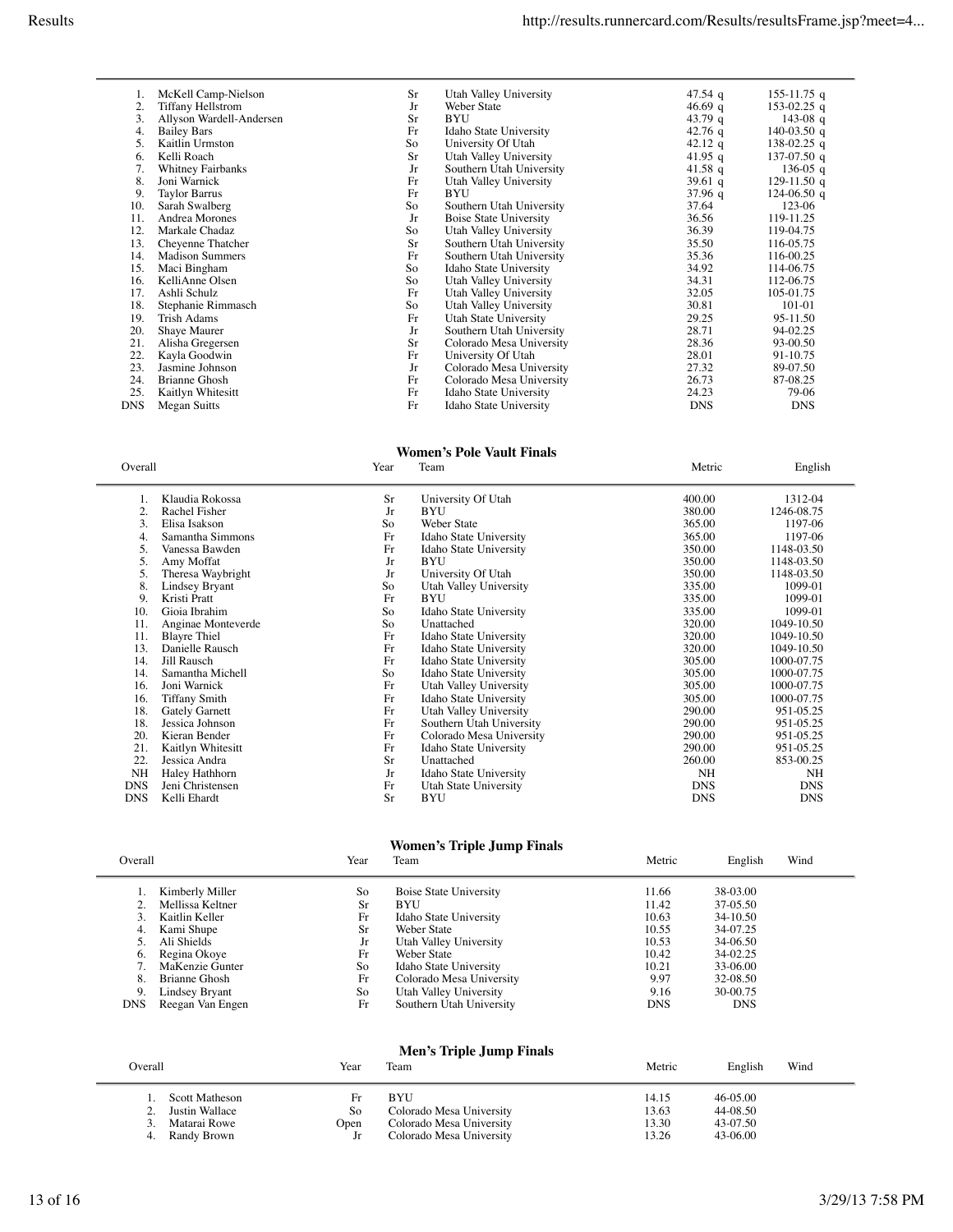| 5. Stephen Wilson  | Jr   | Southern Utah University | 13.25       | 43-05.75   |
|--------------------|------|--------------------------|-------------|------------|
| 6. Ethan Baier     | Fr   | Colorado Mesa University | 12.96       | 42-06.25   |
| FOUL Kevin Hobbs   | Open | Colorado Mesa University | <b>FOUL</b> | FOUL       |
| DNS Bryson Strupp  |      | Unattached               | <b>DNS</b>  | <b>DNS</b> |
| DNS Camden Gillens | Fr   | Utah State University    | <b>DNS</b>  | <b>DNS</b> |
| DNS CJ ONeal       | FR.  | Utah State University    | <b>DNS</b>  | <b>DNS</b> |

### **Men's Pole Vault Finals**

| Overall        |                        | Year      | Team                          | Metric     | English    |
|----------------|------------------------|-----------|-------------------------------|------------|------------|
| 1.             | Kyle Brown             | So        | <b>BYU</b>                    | 500.00     | 1640-05    |
| $\overline{2}$ | Luke Schafer           | Jr        | Boise State University        | 485.00     | 1591-02.50 |
| 3.             | Zach Watson            | Fr        | Weber State                   | 455.00     | 1492-09.50 |
| 4.             | Jameson Shirley        | Fr        | <b>BYU</b>                    | 455.00     | 1492-09.50 |
| 5.             | Andrew Curry           | Open      | Unattached                    | 455.00     | 1492-09.50 |
| 6.             | Adam Mikkelsen         | So        | Unattached                    | 455.00     | 1492-09.50 |
| 7.             | <b>Riley ONeal</b>     | Fr        | Utah Valley University        | 440.00     | 1443-06.75 |
| 7.             | <b>Andrew Blaser</b>   |           | Unattached                    | 440.00     | 1443-06.75 |
| 9.             | <b>Marcus</b> Pratt    | So        | Utah Valley University        | 440.00     | 1443-06.75 |
| 10.            | Michael Ashton         | Jr        | Utah Valley University        | 425.00     | 1394-04.25 |
| 11.            | Stephen Wickhamshire   | Sr        | Utah Valley University        | 425.00     | 1394-04.25 |
| 12.            | Levi Ball              | So        | Utah Valley University        | 425.00     | 1394-04.25 |
| 13.            | Harley Goedhart        | Jr        | Idaho State University        | 425.00     | 1394-04.25 |
| 14.            | Matt Williams          | Sr        | Utah Valley University        | 425.00     | 1394-04.25 |
| 15.            | Michael McPherson      | So        | Utah Valley University        | 425.00     | 1394-04.25 |
| 16.            | Ron Shalvis            |           | Unattached                    | 425.00     | 1394-04.25 |
| 17.            | Nathan Serrano         | Fr        | <b>Boise State University</b> | 410.00     | 1345-01.75 |
| 17.            | <b>Steven Wacker</b>   | Fr        | Idaho State University        | 410.00     | 1345-01.75 |
| 19.            | Garret Wood            | Jr        | Idaho State University        | 395.00     | 1295-11.25 |
| 20.            | <b>Justin Critser</b>  | So        | Idaho State University        | 395.00     | 1295-11.25 |
| 21.            | <b>Chandler Rieske</b> | Open      | Unattached1                   | 395.00     | 1295-11.25 |
| 22.            | Ryan Reasoner          | Fr        | Colorado Mesa University      | 395.00     | 1295-11.25 |
| <b>NH</b>      | Josh Holland           | Fr        | Idaho State University        | <b>NH</b>  | NH         |
| <b>NH</b>      | Logan Bryant           | Open      | Unattached                    | NH         | <b>NH</b>  |
| NH             | Sam Hawkins            | <b>JR</b> | Utah State University         | NH         | <b>NH</b>  |
| <b>DNS</b>     | <b>Tyler Brown</b>     | Jr        | <b>BYU</b>                    | <b>DNS</b> | <b>DNS</b> |
| <b>DNS</b>     | <b>Chase Dalton</b>    | Jr        | <b>BYU</b>                    | <b>DNS</b> | <b>DNS</b> |
| <b>DNS</b>     | Joshua Weirich         | Jr        | <b>BYU</b>                    | <b>DNS</b> | <b>DNS</b> |
| <b>DNS</b>     | Matthew Hazelgren      | Fr        | Unattached                    | <b>DNS</b> | <b>DNS</b> |
|                |                        |           |                               |            |            |

**Women's Hammer Trials**

### Top 9 advance to the Finals by Mark

| Overall     |                          | Year      | Team                          | Metric      | English       |
|-------------|--------------------------|-----------|-------------------------------|-------------|---------------|
| 1.          | <b>Lindsey Spencer</b>   | Open      | Unattached                    | 58.75 g     | 192-09 $q$    |
| 2.          | Aoife Hickey             | So        | University Of Utah            | 58.51 q     | 191-11.50 $q$ |
| 3.          | Anneli Stahl             | Sr        | University Of Utah            | 56.75 $q$   | 186-02.25 q   |
| 4.          | Martha Shepard           | Sr        | Unattached                    | 55.14 $q$   | 180-10.75 q   |
| 5.          | Spela Hus                | Open      | Unattached                    | 53.29 $q$   | $174-10q$     |
| 6.          | Deezbaa Whaley           | Jr        | <b>BYU</b>                    | 53.02 $q$   | 173-11.50 q   |
| 7.          | Cynthia Sanchez          | Sr        | University Of Utah            | 52.56q      | 172-05.25 $q$ |
| 8.          | Kady Stafford            | Jr        | <b>Boise State University</b> | 49.36 q     | 161-11.25 q   |
| 9.          | Sadi Hoyt                | Jr        | Southern Utah University      | 49.22 $q$   | 161-05.75 q   |
| 10.         | Kassandra Reynolds       | Jr        | Weber State                   | 47.87       | 157-00.75     |
| 11.         | Meaghan Heffelfinger     | Fr        | <b>BYU</b>                    | 47.67       | 156-04.75     |
| 12.         | Mercedes Crouch          | Jr        | Idaho State University        | 46.84       | 153-08        |
| 13.         | Maci Bingham             | So        | Idaho State University        | 45.86       | 150-05.50     |
| 14.         | Julia Klingler           | So        | Utah State University         | 42.99       | 141-00.50     |
| 15.         | <b>Hillary Stevens</b>   | <b>Sr</b> | Unattached                    | 42.93       | 140-10.25     |
| 16.         | Caryn Wendt              | Fr        | Idaho State University        | 42.60       | 139-09.25     |
| 17.         | Maryn Pincock            | <b>Sr</b> | Utah Valley University        | 42.41       | 139-01.75     |
| 18.         | Chelsey Stegelmeier      | So        | Utah Valley University        | 41.09       | 134-09.75     |
| 19.         | McKell Camp-Nielson      | <b>Sr</b> | Utah Valley University        | 40.79       | 133-10        |
| 20.         | Keila Utu                | Fr        | Colorado Mesa University      | 40.40       | 132-06.50     |
| 21.         | Gretchen Lohse           | Fr        | Idaho State University        | 39.76       | 130-05.25     |
| 22.         | <b>Bailey Bars</b>       | Fr        | Idaho State University        | 38.83       | 127-04.75     |
| 23.         | Whitney Amoth            | Fr        | <b>Boise State University</b> | 38.37       | 125-10.75     |
| 24.         | Sosina Salima            | Fr        | University Of Utah            | 38.15       | 125-02        |
| 25.         | Victoria Rodriguez       | Fr        | <b>Boise State University</b> | 36.94       | 121-02.25     |
| 26.         | Katelyn Downing          | Fr        | Colorado Mesa University      | 34.53       | 113-03.50     |
| 27.         | Kendra Naibauer          | Fr        | Colorado Mesa University      | 34.33       | 112-07.50     |
| 28.         | <b>Rachel Garrett</b>    | Fr        | Utah Valley University        | 34.11       | 111-11        |
| 29.         | Amanda Pais              | Sr        | University Of Utah            | 32.97       | 108-02        |
| 30.         | Meegan Corrigan          | Fr        | Idaho State University        | 32.27       | 105-10.50     |
| 31.         | Megan Suitts             | Fr        | Idaho State University        | 31.34       | 102-09.75     |
| 32.         | KelliAnne Olsen          | So        | Utah Valley University        | 25.53       | 83-09         |
| 33.         | Stephanie Rimmasch       | So        | Utah Valley University        | 23.89       | 78-04.50      |
| <b>FOUL</b> | <b>Britlie Silvester</b> | Fr        | Weber State                   | <b>FOUL</b> | <b>FOUL</b>   |
| <b>DNS</b>  | Destanae Howerton-Davis  | Jr        | University Of Utah            | <b>DNS</b>  | <b>DNS</b>    |
| <b>DNS</b>  | Abby Andrews             | So        | Utah State University         | <b>DNS</b>  | <b>DNS</b>    |
| <b>DNS</b>  | Alyssa Osai              | <b>Sr</b> | <b>Boise State University</b> | <b>DNS</b>  | <b>DNS</b>    |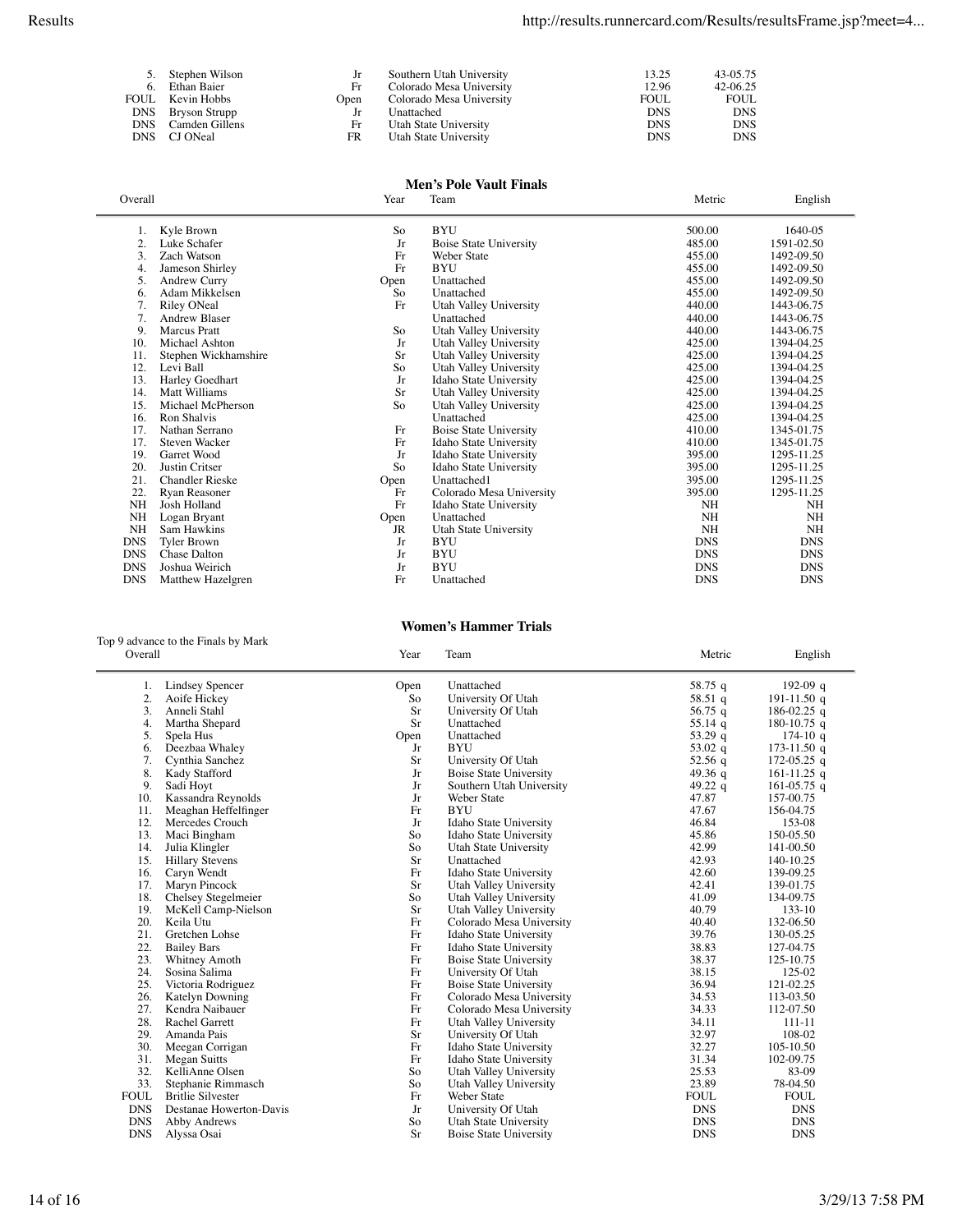$\overline{\phantom{a}}$ 

**Women's Shot Put Finals**

| Overall                                                                                                                                                    | Year                                     | Team                                                                                                                                                                                        | Metric                                                               | English                                                                                      |
|------------------------------------------------------------------------------------------------------------------------------------------------------------|------------------------------------------|---------------------------------------------------------------------------------------------------------------------------------------------------------------------------------------------|----------------------------------------------------------------------|----------------------------------------------------------------------------------------------|
| Lacie Rasley<br>Maryn Pincock<br>Destanae Howerton-Davis<br>Jennika Wright<br>Spela Hus<br>Maci Bingham<br>6.<br>Brianna French<br>8.<br>Whitney Singleton | Fr<br>Sr<br>Jr<br>So<br>Open<br>So<br>Jr | <b>Boise State University</b><br>Utah Valley University<br>University Of Utah<br>Southern Utah University<br>Unattached<br>Idaho State University<br>Unattached<br>Southern Utah University | 14.57<br>14.47<br>14.20<br>13.96<br>13.82<br>13.71<br>13.32<br>13.25 | 47-09.50<br>47-05.75<br>46-07.00<br>45-09.50<br>45-04.00<br>44-11.75<br>43-08.50<br>43-05.75 |
| Candus Ford<br>9.                                                                                                                                          | Sr                                       | University Of Utah                                                                                                                                                                          | 13.17                                                                | 43-02.50                                                                                     |

### **Men's Javelin Finals**

| Overall |                    | Year | Team                   | Metric | English   |
|---------|--------------------|------|------------------------|--------|-----------|
| 4.      | 1. Kyle Baker      | Jr   | <b>BYU</b>             | 63.93  | 209-09    |
|         | Chase Dalton       | Jr   | <b>BYU</b>             | 60.92  | 199-10.50 |
|         | Mark Jones         | Jr   | Utah Valley University | 55.20  | 181-01.25 |
|         | Justin Watts       | Sr.  | Weber State            | 54.00  | 177-02    |
|         | Collin Butterfield | Fr   | Utah State University  | 50.31  | 165-00.75 |
|         | Michael McPherson  | So   | Utah Valley University | 50.19  | 164-08    |
|         | Addison Gisaffi    | SO.  | Idaho State University | 49.25  | 161-07    |
|         | Chase Davis        | Fr   | Utah Valley University | 48.89  | 160-04.75 |
|         | Joshua Weirich     | Jr   | BYU                    | 47.60  | 156-02    |

### **Women's Long Jump Finals**

| Overall |                 | Year | Team                     | Metric | English  | Wind |
|---------|-----------------|------|--------------------------|--------|----------|------|
|         | Mykah Heaton    | Fr   | Utah Valley University   | 5.56   | 18-03.00 |      |
|         | Katy Hufford    | Fr   | Weber State              | 5.53   | 18-01.75 |      |
|         | Kimberly Miller | So   | Boise State University   | 5.46   | 17-11.00 |      |
|         | Regina Okoye    | Fr   | Weber State              | 5.40   | 17-08.50 |      |
|         | Whitney Rowe    | Fr   | Colorado Mesa University | 5.39   | 17-08.25 |      |
| 6.      | Lexie Esplin    | So   | Utah Valley University   | 5.39   | 17-08.25 |      |
|         | Shayla Neibauer | So   | Idaho State University   | 5.30   | 17-04.75 |      |
| 8.      | Kami Shupe      | Sr   | Weber State              | 5.20   | 17-00.75 |      |
| 9.      | Aimee Wheeler   | Fr   | Utah Valley University   | 5.02   | 16-05.75 |      |

| Men's Long Jump Finals |  |  |
|------------------------|--|--|
|------------------------|--|--|

| Overall |                 | Year | Team                     | Metric | English  | Wind |
|---------|-----------------|------|--------------------------|--------|----------|------|
|         | Cylor Morgan    | Sr   | Weber State              | 7.26   | 23-09.75 |      |
|         | John Glazier    | Fr   | BYU                      | 7.21   | 23-07.75 |      |
|         | Logan Leavitt   | Fr   | Weber State              | 7.20   | 23-07.50 |      |
| 4.      | Scott Matheson  | Fr   | <b>BYU</b>               | 7.13   | 23-04.75 |      |
|         | Chris Struckman | Sr.  | Weber State              | 6.90   | 22-07.75 |      |
| 6.      | Austin Cramer   |      | Unattached               | 6.77   | 22-02.50 |      |
|         | Justin Critser  | So   | Idaho State University   | 6.74   | 22-01.25 |      |
| 8.      | Stephen Wilson  | Jr   | Southern Utah University | 6.68   | 21-11.00 |      |
| 9.      | Wes Swaney III  | Open | Unattached               | 6.68   | 21-11.00 |      |

# **Men's Hammer Finals**

| Overall |                         | Year | Team                         | Metric | English   |
|---------|-------------------------|------|------------------------------|--------|-----------|
|         | Matt Post               | Jr   | Boise State University       | 61.81  | 202-09.50 |
| 2       | Derek Harrebomee        | Sr   | Weber State                  | 56.38  | 184-11.75 |
| 3.      | Joe Stull               | So   | <b>BYU</b>                   | 51.39  | 168-07.25 |
| 4.      | Matt O Farrell          | Jr   | Idaho State University       | 51.19  | 167-11.25 |
| .5      | Ethan Anderson          | Sr   | Weber State                  | 51.05  | 167-05.75 |
| 6.      | Mike O Farrell          | Jr   | Idaho State University       | 50.80  | 166-08    |
|         | Sam Corbet              | Jr   | Idaho State University       | 48.81  | 160-01.75 |
| 8.      | Justin Watts            | Sr   | Weber State                  | 48.68  | 159-08.50 |
| 9.      | Chris Johnson           | Open | Southern Utah University     | 47.99  | 157-05.25 |
|         |                         |      | <b>Women's Discus Finals</b> |        |           |
| Overall |                         |      | Team<br>Year                 | Metric | English   |
|         | Destanae Howerton-Davis |      | Jr<br>University Of Utah     | 49.45  | 162-02.75 |

2. Brianna French Davis and the change of the change of the change of the change of the change of the 125 07.75